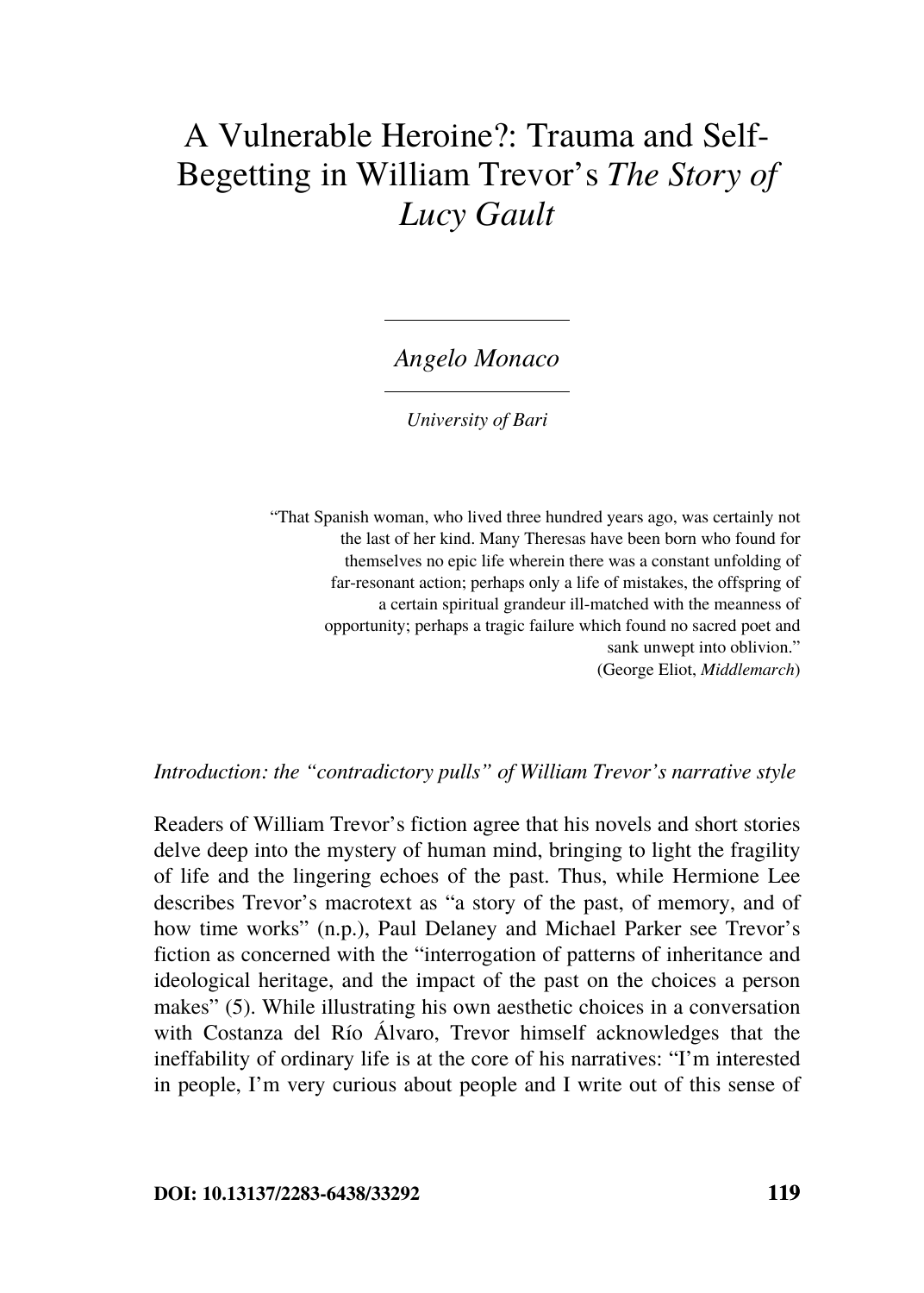straight, ordinary curiosity. I want to find out myself" (del Río Álvaro, "Talking with William Trevor" 121). As these comments make clear, understanding the complexity of human life is the driving force that shapes Trevor's narrative style. Its concern with the vulnerability of human existence and the connections between ordinary events and larger historical questions, such as the turbulent history of the Anglo-Irish relations, are the main themes in Trevor's works.

In a writing career spanning over fifty years, the mystery of human life has always sparkled intellectual curiosity in the Irish writer. This explains why the typical characters that populate Trevor's fictional world are women, children and bachelors, as they represent an unfamiliar world to explore. Moreover, Trevor's narratives generally present psychologically wounded characters in the throes of individual and collective grief experiences. The struggle with the mystery of human life is also intertwined with the haunting legacy of the Irish Troubles. Accordingly, silences, ellipses and violent incidents pervade Trevor's fiction, thereby favouring a critical reading of his works through the lens of trauma studies (see del Río Álvaro "Talking with William Trevor;" Monaco "Postcolonial Trauma"). This is specifically evident in the three Big House novels, *Fools of Fortune* (1983), *The Silence in the Garden* (1988) and *The Story of Lucy Gault* (2002), where violent history adversely impacts on the lives of ordinary people. Set against the backdrop of the War of Independence (1919-21) and of the Civil War (1922-23), these novels showcase the long legacy of British colonialism in Ireland and employ the motif of the Big House as a colonial metaphor for power and conflict. In 2021, Ireland commemorates the hundredth anniversary of the Anglo-Irish Treaty that put an end to the Troubles and gave way to the birth of the Free Irish State in 1922. However, the emotional and psychological wounds of such a historical turmoil have continued to impact on the ways writers have depicted this watershed, thereby laying emphasis on the "contradictory pulls in the contemporary Irish novel towards veiling and unveiling the memory of the past" (del Río Álvaro, "Trauma Studies" 9).

Starting from these claims, my article proposes to read the third and last novel of Trevor's Big House trilogy, *The Story of Lucy Gault*, as an exemplary case study on how the contradictory forces of Irish history impinge on a coming-of-age story. *The Story of Lucy Gault* portrays, in contemporary *Bildungsroman* fashion, the life and quest for self-identity of the eponymous heroine. In this novel, spanning nearly a century, from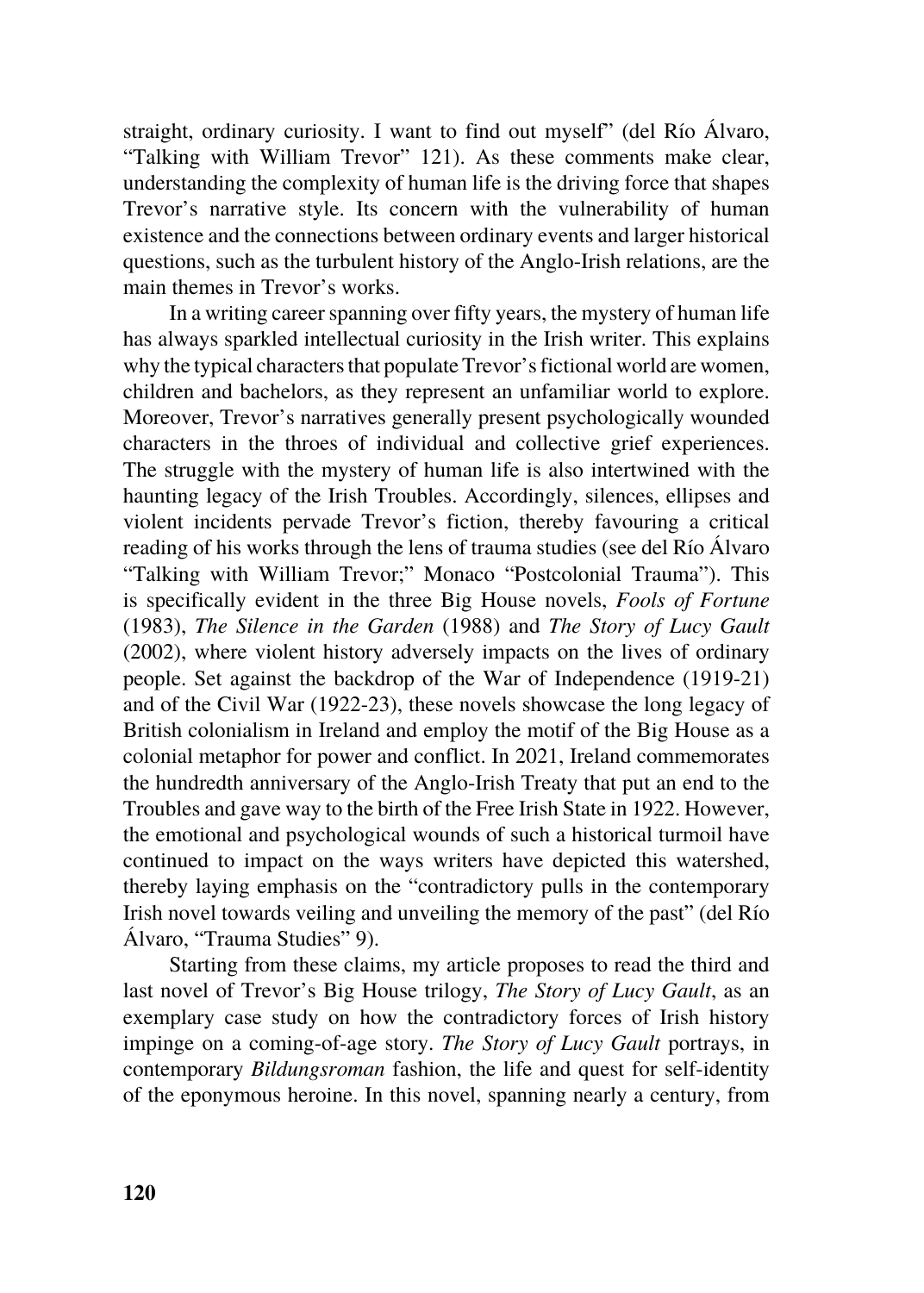the Irish Troubles in the early 1920s to the violence of World War II and to Ireland's economic miracle at the dawn of the third millennium, readers follow Trevor's heroine from her childhood years to her old age. The whole plot is set in the Gaults' mansion of Lahardane, along the coast of County Cork. The Gaults, Protestant estate owners in South Ireland, are the symbol of a decaying gentry family whose origins date back to the eighteenth century, though the "style of the past was no longer possible" (Trevor, *The Story of Lucy Gault* 6) in Lahardane. The narrative opens with an attempted arson by three young Catholics from the local village of Enniseala. As Captain Everard Gault, Lucy's father, mistakenly shoots and wounds one of the three arsonists, Everard and his wife Heloise decide to leave Lahardane, causing unhappiness to their only child. Lucy secretly escapes from Lahardane and when a sandal belonging to the child is found by the sea, she is assumed to be drowned. Left bereft of their only child, Everard and Heloise leave Ireland, while Lucy is eventually found alive in the woods with a swollen ankle by Henry, the Gaults' retainer. The child is brought up by Henry and his wife Bridget, waiting for the return of her parents. These long years of waiting represent the bulk of the narrative as Lucy retreats to a lonely existence, in a sort of exile from the world. Living on the family estate of Lahardane, Lucy will get old, becoming an almost mythical figure in a highly transformed country.

As made clear in this summary, the novel charts the life of an ordinary character whose quest for identity is dominated by historical clashes and a lingering feeling of individual guilt. A latent manifestation of pain percolates through the silences, gaps and recollections that punctuate Lucy's quest narrative, as the child becomes an adult and the world goes through violent events and social transformations. Lahardane becomes a healing and contemplative place, tangential to major watersheds. As if time has stopped, Lucy grows up and espouses her wounds, devoting her time to reading Victorian novels, keeping bees and gardening. The victim of familial and historical forces she is unable to control, Lucy, like a martyr, embraces loss as a position of strength rather than weakness. Her quest for self-definition is predicated upon psychological and physical wounds produced by traumatic historical forces. However, these moments of exposure to loss turn out to be "paradoxically productive" (Butler 468). While addressing the creative power of loss, Judith Butler reminds us that loss emerges from a condition of spatial and temporal dislocation. The "animated afterlife" (468) of traumatic loss haunts the present, carrying a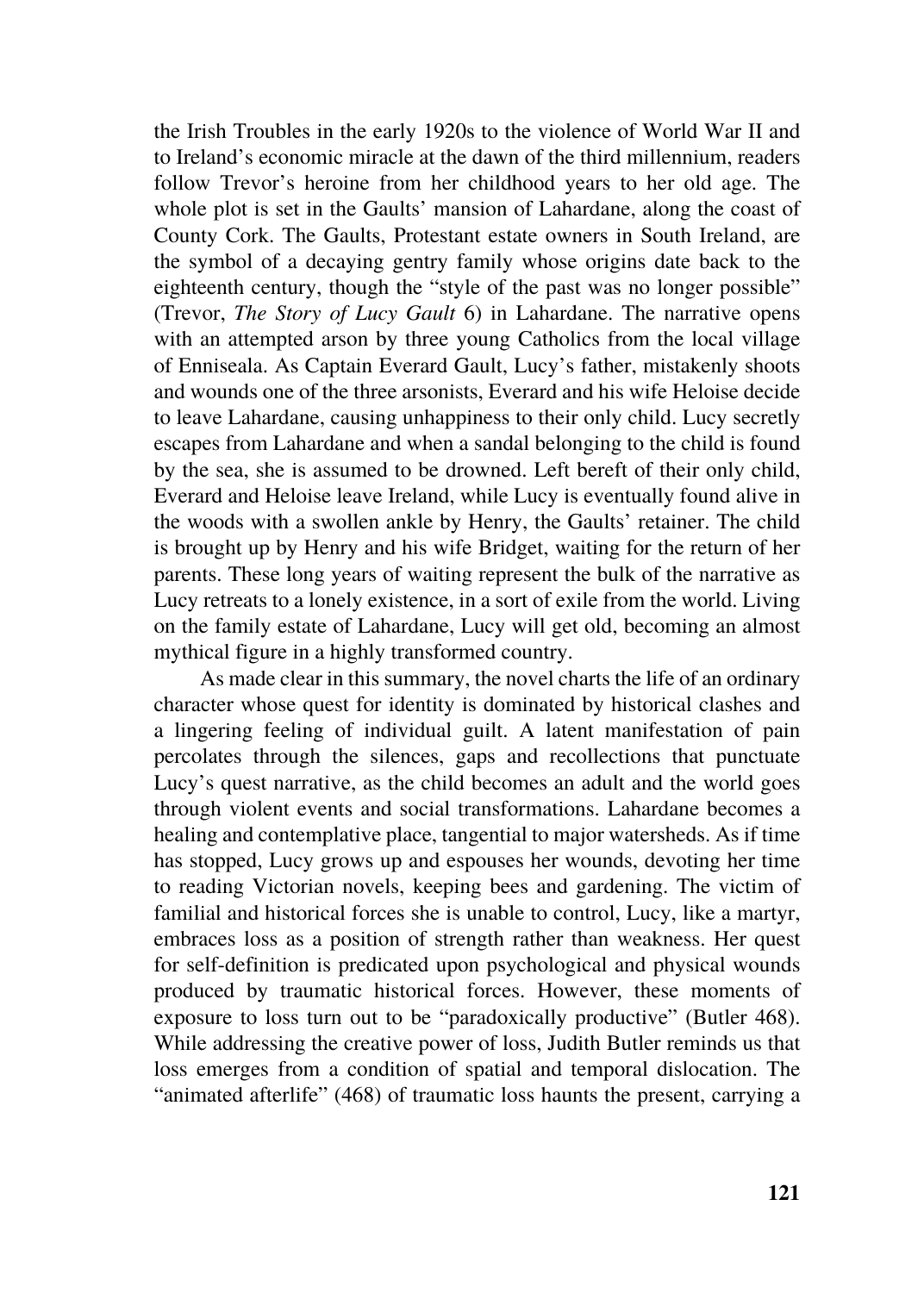sense of belatedness. And yet, what is produced from grief can be "oddly fecund" (468), thereby becoming the condition for relationality.

In this respect, *The Story of Lucy Gault* bears the traces of this animated afterlife of trauma. By bearing witness to their traumatic experiences, Lucy and the main characters of the story shed some light on the creative power of loss. As the omniscient narrator wonders, was such a sense of belonging to a place so deep to cause "this terrible commotion, and grief like you wouldn't witness in a lifetime?" (Trevor, *The Story of Lucy Gault* 43). To answer this question, my paper will look at Lucy's *Bildungsroman* as both trauma and self-begetting fiction. Following the recent critical debate on the nature of the *Bildungsroman*, I will first argue that Trevor exploits the conventions of the genre to illuminate the mystery of human mind, juxtaposing historical realism with other genres such as the elegiac and the Gothic. Then, I will discuss the influence that trauma exercises on the growth of the protagonist. Lucy' self-quest is conveyed through silences, doublings, secrets and analepses, narrative conventions that can be said to question the unspeakable nature of trauma. Finally, I will examine how the wounded heroine's exile from the world can be seen in terms of dispossession (Butler and Athanasiou 2013). In its affirmative terms, dispossession entails an ethical openness to the self and the other, thus providing the basis for self-definition. As in a self-begetting novel (Kellman 1976; 1980), Lucy's story begets both a self and itself. Lucy's quest for self-identity becomes the condition for the narration of the story itself, turning the heroine into subject and object at the same time.

## *The* Bildungsroman *and historical realism*

In *The Story of Lucy Gault*, Trevor offers a telling example of a comingof-age story where the correlation between traumatic experiences and sense of guilt are remarkably direct. As already stated, Trevor exploits the conventions of the traditional *Bildungsroman*, combining historical events and other less realist elements. For its reliance on a model of progressive maturation and development, from childhood to old age, *The Story of Lucy Gault* thematises the struggle between inner self and socio-historical changes or, to borrow Franco Moretti's words, it places emphasis on "the conflict between the ideal of *self-determination* and the equally imperious demands of *socialization*" (15; emphasis in the original). The interface between these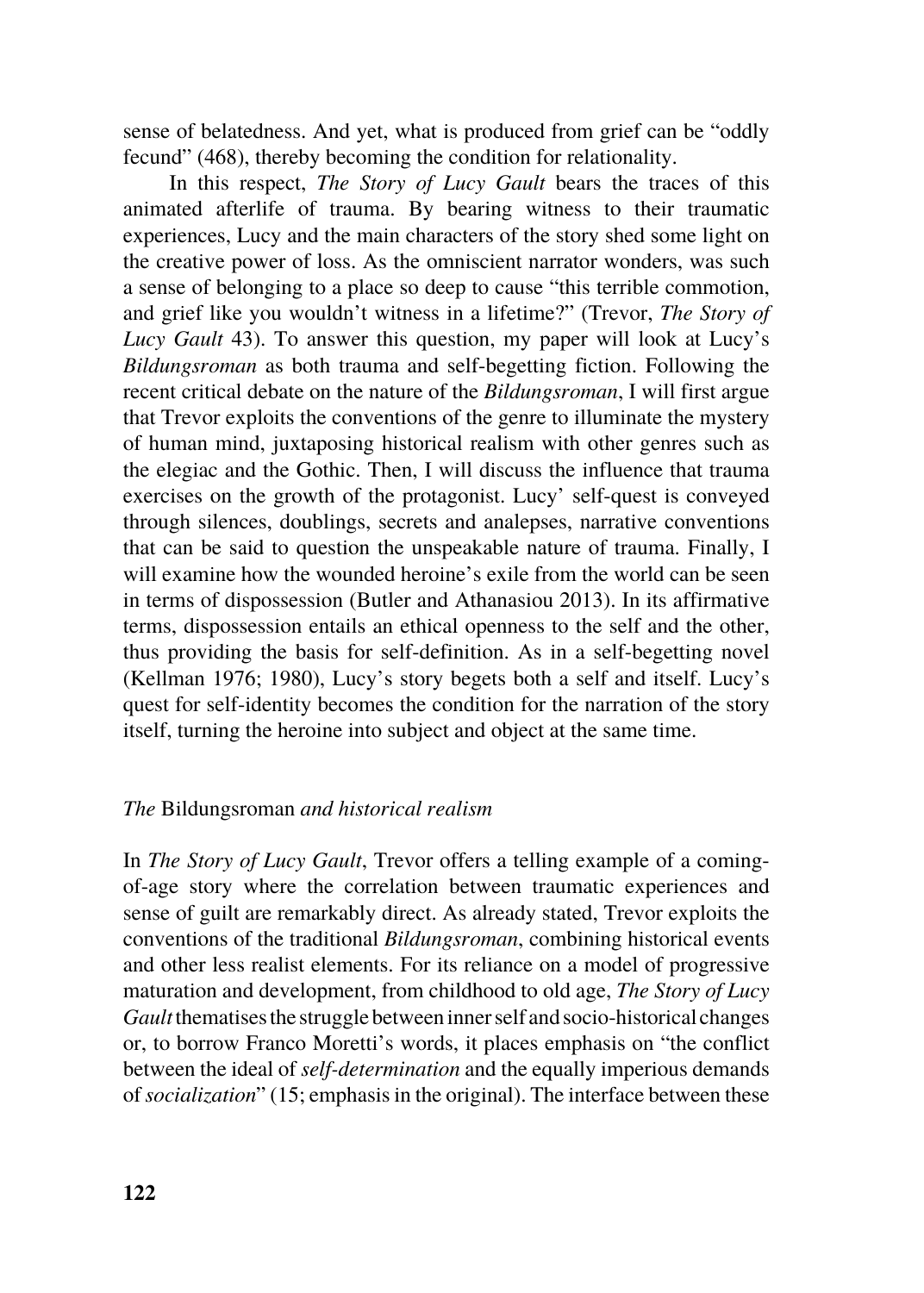forces is what makes the *Bildungsroman* "*intrinsically contradictory*" (6; emphasis in the original) in that it tends to intertwine idiosyncrasies with socio-cultural processes. Self-definition is predicated upon a struggle with the world around, a dialectical opposition that György Lukács sees as a "problematic reconciliation" (*The Theory of the Novel* 132). From a female perspective, it has been argued that this struggle generates a fractured self. The quest for self-identity is a painful compromise for female characters as it entails "a distinctive values system and unorthodox development goals, defined in terms of community and empathy rather than achievement and autonomy" (Abel, Hirsch, Langland 10). As Maroula Joannou contends, "[d]isillusionment, disappointment, diminution in stature and the dashing of idealistic aspiration, if not disaster and death, are all too common for the heroine" (204), thus recording the problematic nature of a female quest for self-definition. These contradictions are well illustrated, for instance, in Dorothea Brooke's story of maturation in George Eliot's *Middlemarch*  (1871-72). Here, the heroine's lofty vocation is juxtaposed with what Eliot calls "the web," a central metaphor for "the hampering threadlike pressure of small social conditions, and their frustrating complexity" (169). The "life of mistakes" (7) of women like Dorothea, as quoted in the epigraph of my essay, stands for this contrast between one's vocation and the forces that rule societies. In this respect, Trevor's heroine can be said to remind readers of Dorothea's "life of mistakes" as Lucy's story is similarly undermined by guilt, mistakes and limitations. And yet, unlike the Victorian heroine who finds some redemption in a second marriage, Lucy's abnegation eventually achieves a regenerative effect, turning Trevor's heroine into a dispossessed human being. As Judith Butler and Athena Athanasiou argue, dispossession can allow for "relationality and binding for others" (92). In other words, Lucy's portrait is that of a victim of conflicts where a permanent state of attentiveness and care translate into a potential for relationality and selfdefinition.

In Trevor's novel, realistic coming-of-age conventions, namely clear temporal markers, are intermingled with less realistic elements, such as lyrical and elegiac interludes and gothic and sensational forms. This combination of different formal mechanisms can be read as an effort to remould the genre of the *Bildungsroman* as to accommodate the quest for self-definition of an ordinary female character. The need to reanimate the genre was already a concern in Victorian female authors like Charlotte Brontë and George Eliot herself. "[B]y questioning the preoccupation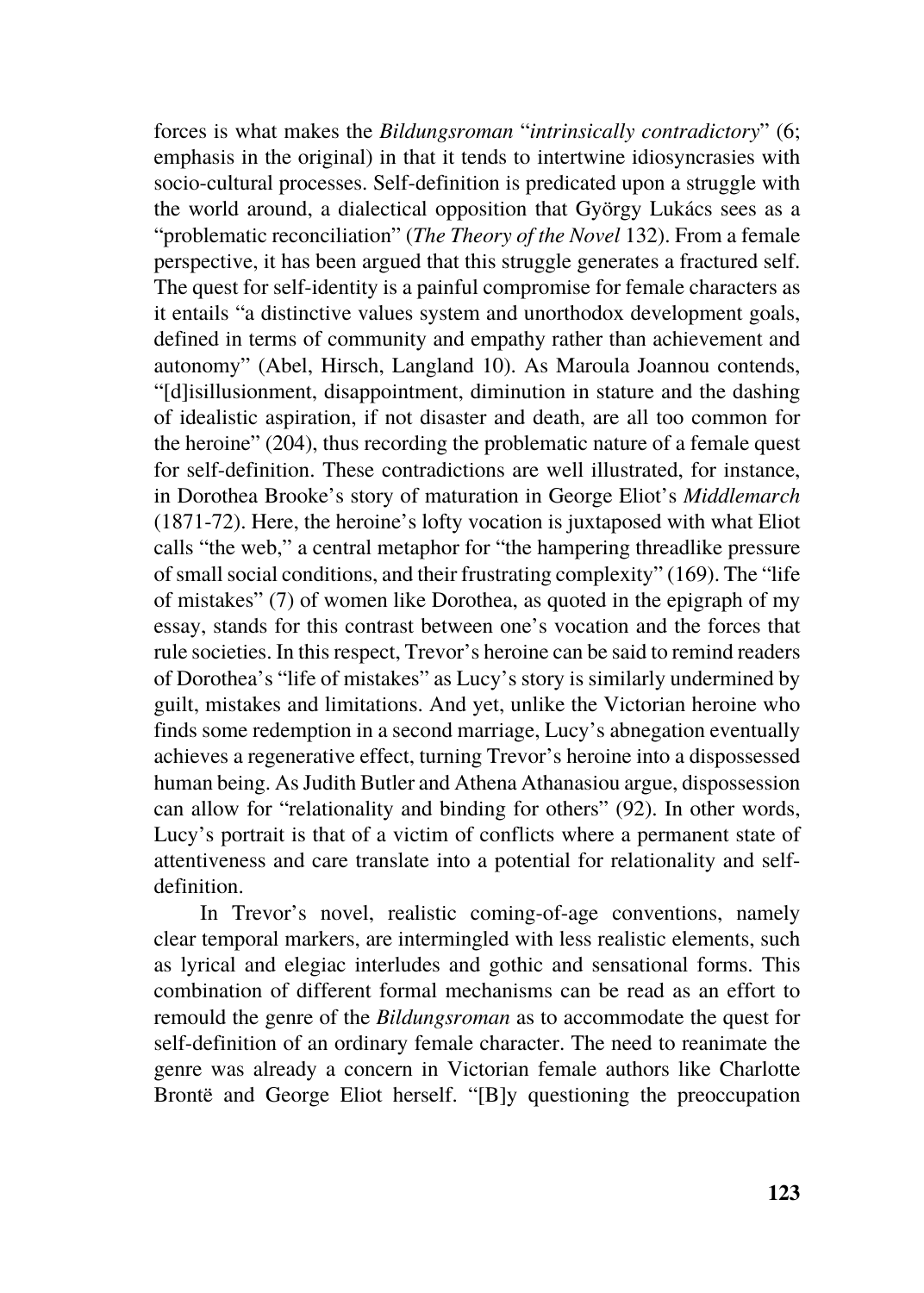of the classical Bildungsroman with male perfectibility as well as its restrictive proscription of femininity" (204), Joannou argues, these novels provide ample evidence of the limitations of the classical *Bildungsroman* to represent female perspectives. The tale of trapped provincial women, as Jed Esty explains, characterises both the Victorian and Modernist generation where readers can find "female protagonists tied fatefully to some kind of modernizing landscape in which they can neither thrive nor survive" (223, note 43). This sort of arrested self-development also marks Lucy's *Bildung* as readers can infer from the very initial pages of the novel when upheavals and transformations wreak havoc on the growth of the child.

When the novel begins, Lucy is "almost nine" (Trevor, *The Story of Lucy Gault* 8) and she is a devoted to child to her parents Everard and Heloise. Divided in six parts, *The Story of Lucy Gault* opens with the scene of Everard shooting and wounding Horahan, one of the three young Catholic boys who were trying to set Lahardane on fire. It is the twentyfirst of January 1921 and, as readers can learn, this failed arson was the last of other intimidations while the country was "in a state of arrest, one that amounted to war" (3). An invalid survivor of World War I, Everard Gault carries "fragments of shrapnel" (4) in his body. Despite his physical wounds, the man lives a happy life with his English wife Heloise and their only child Lucy. The child is totally immersed in the present: she plays with the dog of the O'Reillys, the Gaults' neighbours, and enjoys her secret swims at the near beach with the animal. Her sense of belonging to Lahardane, to the glen, the woods and the seashore is rooted in the 'here and now.' Like the Lucy celebrated in William Wordsworth's famous poems, Trevor's Lucy belongs to her birthplace until she comes to realise that history has entered her life in violent ways. She eavesdrops on her parents' conversations, understanding that they are willing to leave Ireland and that "[n]othing could be left behind" (10). Historical events and religious conflicts force the boundaries of Lucy's childhood, thereby disrupting her peaceful life.

Therefore, history collides heavily with Lucy's life and the Gaults' vicissitudes. This begins even before Lucy's birth as readers can infer from the very first pages of the novel. The origins of the Gaults date back to an uncertain past. By the eighteenth century, they moved from Norfolk to County Cork when the land at Lahardane was purchased and the house was built. The Gaults represent the typical Anglo-Irish gentry that had played a dominant role in the socio-political life of Ireland since the late seventeenth century. In consequence of its colonial legacy, the Protestant Ascendancy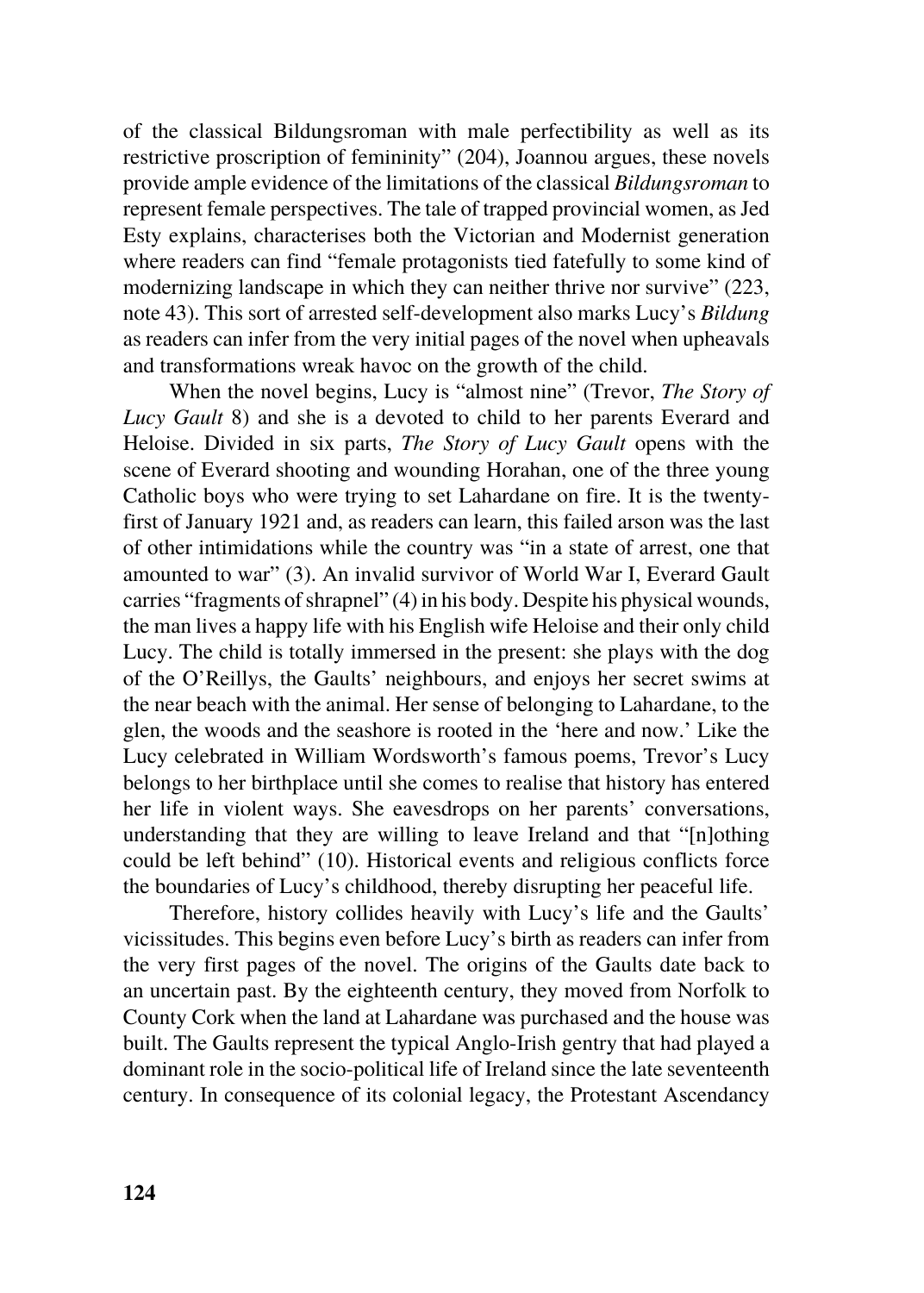knew a gradual decline and became the target of Irish nationalists in the first two decades of the twentieth century, as the attacks at Lahardane demonstrate. "History touched the place" (5), the omniscient extradiegetic narrator observes while alluding to the prominent historical figures who had visited Lahardane, such as the viceroy of Ireland George Townshed in 1769 and Daniel O'Connell, the leader of the Irish nationalist movement, in 1809. The two contrasting figures illustrate the faltering attitude of the Gaults towards Irish nationalism. Moreover, history invades the Gaults' house with its disruptive force. This is suggested by the fields that the family lost because of card-playing and, more importantly, by a diphtheria outbreak that killed the whole family, except for Everard and his brother, at the beginning of the twentieth century. In this respect, the stories of Lucy's ancestors, that the child hardly knows about, form the very background of her existence, thus conditioning in some ways her personal development.

As is clear from what we have seen so far, Trevor uses historical events and real figures to allow readers to gain a foothold. However, these events cast some light on the contrast between history and personal development, revealing the psychological and emotional complexity of human mind. By presenting the pure and paradisiacal gaze of a child, Trevor tries to infuse a sense of innocence to the idea of history as progress or, as Lukács's calls it, to the "unbroken upward evolution of mankind" (*Studies in European Realism* 3). In *The Story of Lucy Gault*, development does not entail organic progress. It instead occurs as a violent upheaval. History, specifically the traumatic events of Irish history, percolate through Lucy's coming-of-age journey, "producing jagged effects on the politics and poetics of subject formation" (Esty 2). These disruptive elements, that Jed Esty associates with imperialism and colonialism, can be found in the ways Trevor combines historical realism and non-realist strategies to portray such a problematic self-development, namely the elegiac and the Gothic.

## *Elegy and romance*

As the title itself suggests, *The Story of Lucy Gault* centres on the life of the eponymous heroine, specifically on the days and months following her unfortunate incident in the woods. While Lucy grows up, she isolates from the rest of the world, gradually plunging into a state of permanent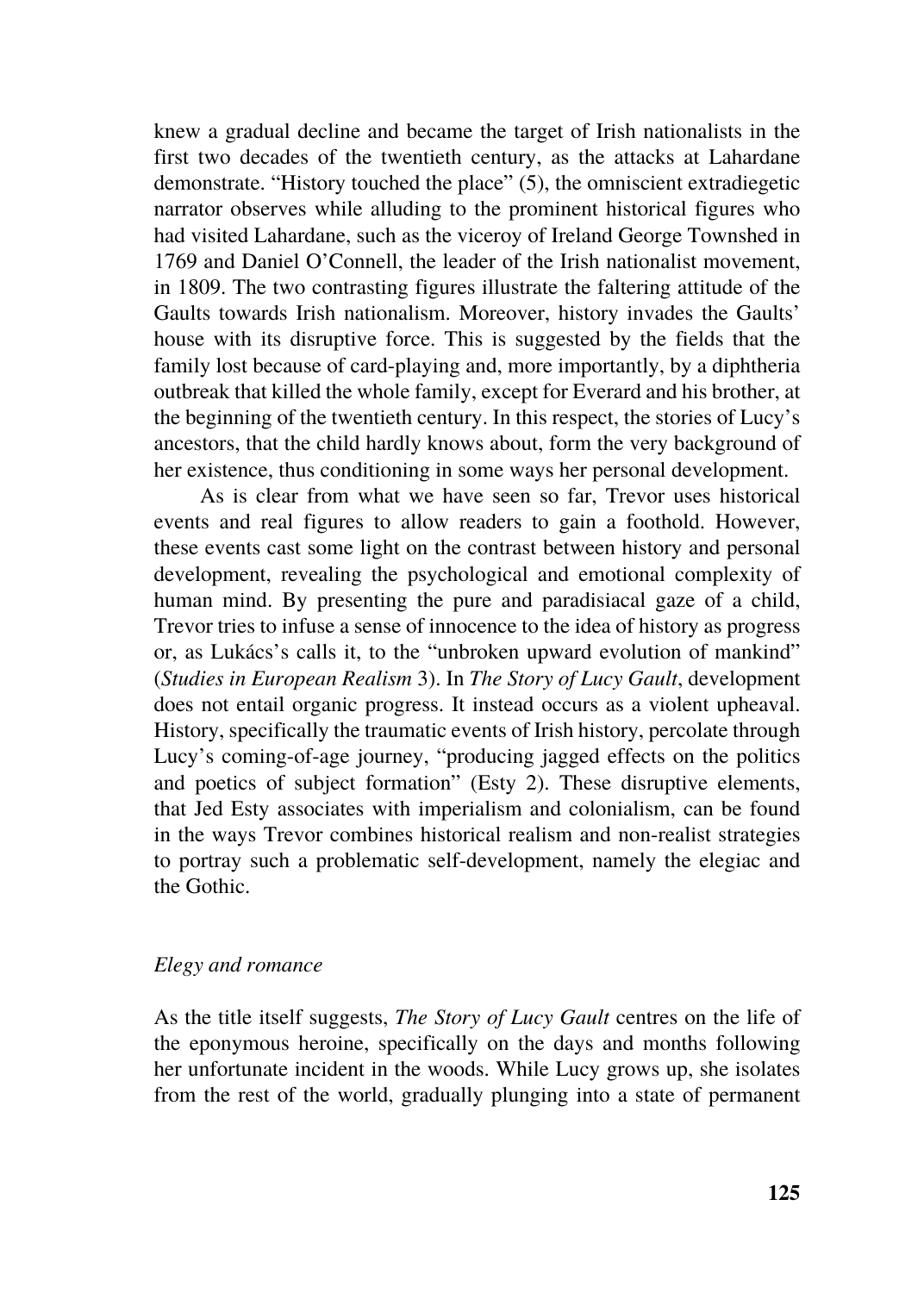melancholia. Political upheavals disrupt the country and yet time is blocked from Lucy's perspective. "Past and present had somehow become one" (Trevor, *The Story of Lucy Gault* 146) in Lucy's world. As the heroine becomes an adult, she struggles to keep alive the memories of the past and the recollection of the lost ones in spite of the major changes and transformations in her native land. Her individual progress looks like a vigil which never closes or refuses to do so. This recurrent interest with the representation of loss and absence is, I think, characteristic of a certain elegiac fashion. The marine setting, the dialogue with the departed, the use of repetitions and returns, the theme of the vigil and the lamentation are the main features of elegiac writing that, as David Kennedy explains, is a "form without frontiers" (1), thus transcending the border between fiction and poetry. From this point of view, Lucy's story disrupts the linear passage of time and, at the same time, it shows how the past remains paradoxically present in a country that has eventually gained independence.

As a form of narrative elegy, *The Story of Lucy Gault* recalls contemporary elegies that "take human fragility as their main theme and build up an urn of language characterised by vulnerable form" (Ganteau 95). What Jean-Michel Ganteau sees as a "vulnerable text" (150) is one characterised by hauntings, uncertainty, openness, doubt and dialogism (150), which stretch narrative representation to the limits while privileging presentation rather than representation (170). In *The Story of Lucy Gault*, this is specifically suggested in the manipulation of focalisation and in the temporal disorientation in spite of the presence of clear time markers. Although focused on a central character, *The Story of Lucy Gault* is not a first-person narrative. By contrast, Trevor resorts to the omniscient eye of an extradiegetic narrator to orchestrate a multifocal perspective with shifting focalisation. When Lucy is found alive in the woods, the narrative alternates long chapters chronicling the heroine's life at Lahardane, waiting for the return of her parents, with Everard and Heloise's exile as they travel first to Switzerland and then to Italy. Unwilling to settle in Sussex, as they had initially decided, Lucy's parents move far from Ireland and England, looking forward to a fresh start. This explains why Henry's telegram announcing Lucy's finding never reaches Everard and Heloise who have eventually set up home in the fictional town of Montemarmoreo in central Italy, a place which adumbrates the typical Tuscan and Umbrian towns Trevor himself had inhabited. Moreover, the Gaults' circumstances and vicissitudes of life are intercut with parallel short chapters on Horahan's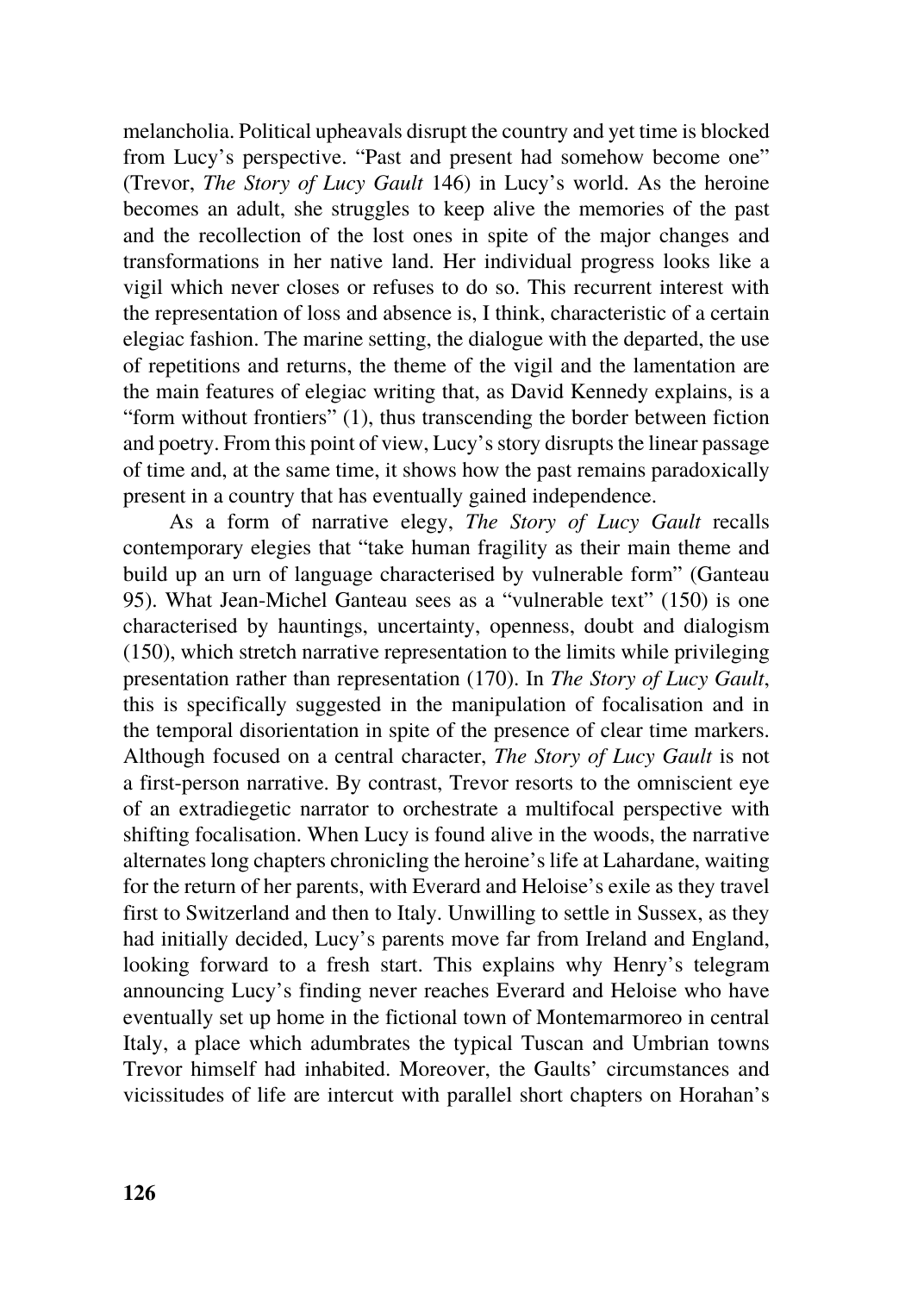hallucinations. The man is haunted by the past, specifically by the image of a house destroyed by blazing fire and by the recollections of a drowned child. The figments of Horahan's imagination shed light on his own sense of guilt, refashioning the passage of time in a disarticulated way. For Horahan "it became a struggle […] to establish reality (Trevor, *The Story of Lucy Gault* 77). Past and present, presence and absence are inextricably intertwined: while lamenting on loss, trauma and exile, the characters' voices echo each other, offering different and distant perspectives on their common sense of alienation. Silences, repetitions, amnesia, hallucinations and recollections pervade the narrative, making trauma permanent and omnipresent. These formal traits push the realist project to the limit or, as Anne Whitehead suggests, "traumatic realism" is a contradiction in terms since "traumatic knowledge cannot be fully communicated or retrieved without distortion" (84).

Seen in this light, *The Story of Lucy Gault* uses elegy to poetically perform the effects of loss, thus distorting the realist and chronological linearity of the narrative. As Lucy herself states, "[m]emories can be everything if we choose to make so" (Trevor, *The Story of Lucy Gault* 119). Here, Lucy is talking to Ralph, a young man coming from County Wexford to tutor the O'Reillys' children during summer break. Lucy and Ralph first meet by chance, while the young man was trying to reach the O'Reillys', and later, persuaded by the local clergyman Canon Crosbie, Ralph regularly visits Lucy, keeping her company until he falls in love with her. Lucy invites Ralph to visit her at Lahardane once a week, asking him to extend his sojourn in County Cork. And yet, she refuses his love, pretending not to listen to his feelings, replying with silence to his tender and gentle words. Notably, readers are given no access to Lucy's thoughts. In a way, though she is the heroine, she is absent from the story: her mute suffering and her stoic renunciation make her a spectral and enigmatic character. During the conversations between Lucy and Ralph in the summer of 1936, readers never learn Lucy's intentions as the girl is usually silent or describes her house and the garden. Likewise, Ralph, who has been told about the Gaults' story by the O'Reillys, seems to be unable to access the girl's mind:

In the silence that had gathered as they stood by the car, Ralph wanted to say that he knew about the snares of the childhood, and knew as well that his experience was puny compared with what still continued for the girl he believed he loved. His sympathy was part of love, as tender as his fondness. (100)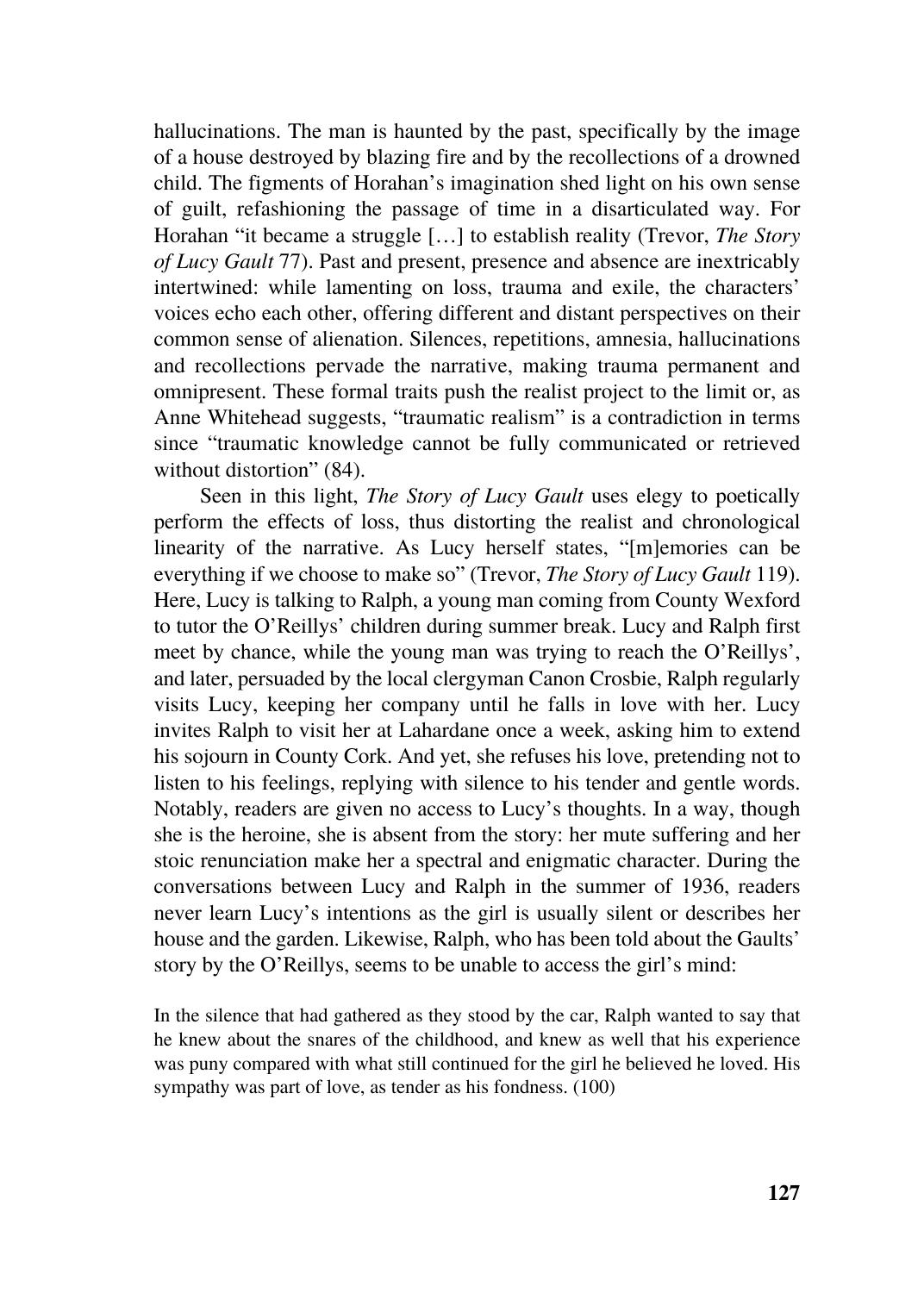What seems to be recorded here is Ralph's awareness of the hazards of life, a fact that elicits empathic connections. Throughout their summer infatuation, Lucy never replies to Ralph's words of affection. By contrast, a numbing sensation seems to affect Lucy who talks of the 4072 books in the library of Lahardane or urges Ralph to describe his home and his childhood. Some form of shock is thus brought to light through silences and ellipses. The elliptic treatment of Lucy's traumatic experience is typical of a traumatic realism which presents a sense of haunting belatedness and generates an emotional and cognitive crisis. As Ganteau argues, elegiac narratives "perform the effects of disrupted time" (96) by evoking the belated time of trauma and its disruptive effects.

As these comments illustrate, it seems as if Lucy were the victim of a grief rooted in a crypt or, as Nicholas Abraham and Maria Torok would argue, her trauma rests "on some 'gaping wound' opened long ago within the ego" (142). The crypt is a symbol for secrets that are almost unspeakable as Lucy's silence illustrates. Prey to frequent bouts of melancholia, Lucy's coming-of-age narrative is conveyed through a poetics of limitations and faithfulness to her wounds. The scars and the echoes of the past return to torment the heroine. As Lucy and Ralph hear "the sound of keening" (Trevor, *The Story of Lucy Gault* 118) coming from a cottage where people are mourning one of the two fisherman caught by a storm at sea, Lucy surprisingly wonders: "How could I have run away from them?' [...] 'I made them suffer as those women are suffering now. I long for their forgiveness. That will just not go away'" (118). Here, as Ralph reaffirms his love to the girl, Lucy admits that she was "possessed" and she will continue to live with her memories. The marine setting and the wailing pain of the women corroborate the idea of Lucy's story as an elegiac narrative where sudden epiphanic confessions occur. Interestingly, neither the omniscient narrator nor the characters will allude to this lucid explanation never again. Therefore, readers realise that Lucy's silent self-begetting is encrypted in her psyche or, as Abraham and Torok contend, "entombed in a fast and secure place, awaiting resurrection" (141). Memories become less distinct or, as the narrator explains, "time turned memories into figments anyway" (Trevor, *The Story of Lucy Gault* 110). In this sense, the elegiac form contributes to a poetics of relationality in which the grieving subject exposes himself/herself to the others. By using a poetics of vulnerability based on lamentation, silences and unrequited love, Trevor mobilises the powers of elegy to alternate the visible with what is left invisible and unsaid.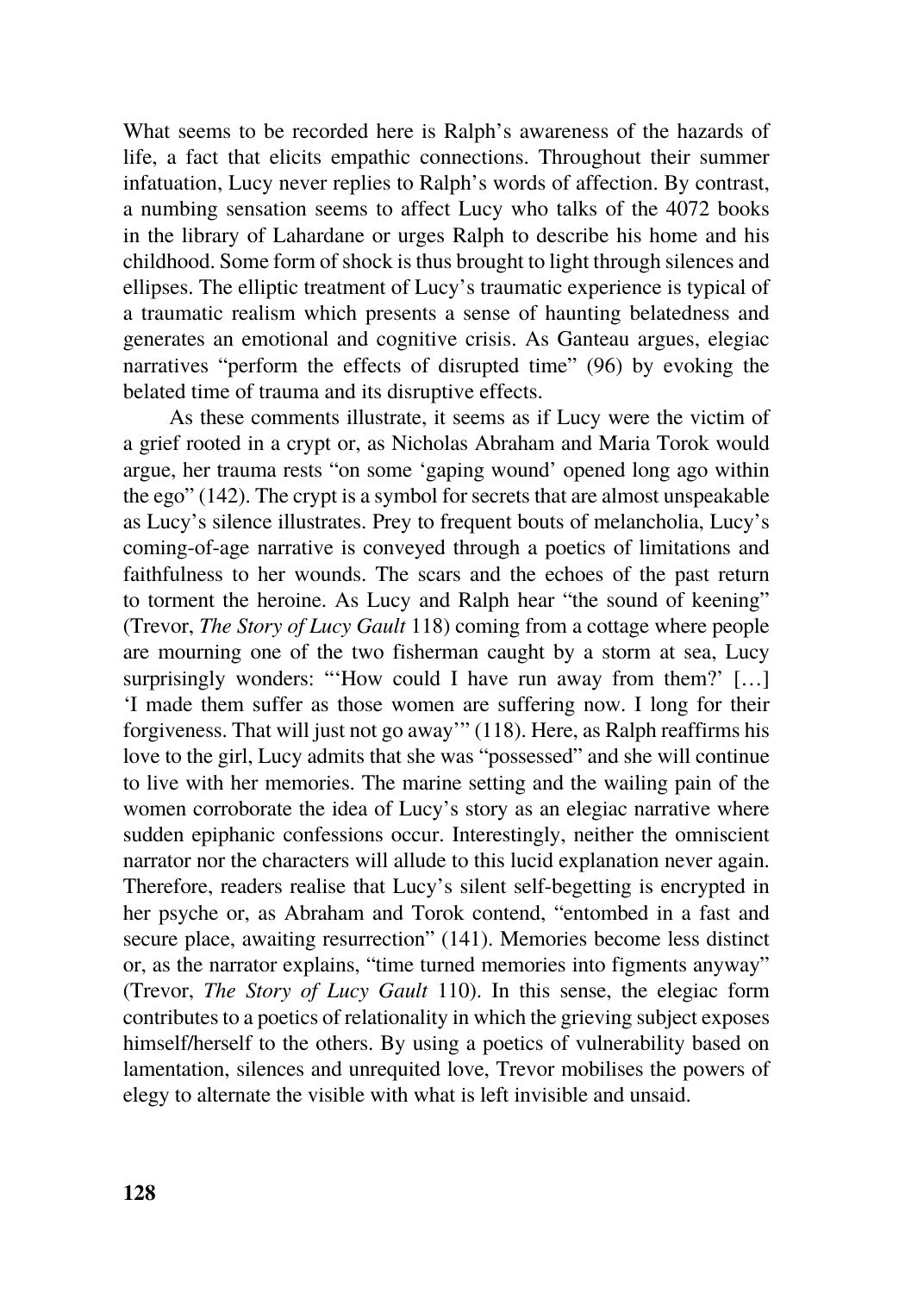#### *Gothic and doubles*

Lucy's crypt contains a loss where shadows and voices of the past congregate, providing a potent image of vulnerability. In addition to temporal disorientation, *The Story of Lucy Gault* evokes also Gothic conventions: the isolated and decaying home, a female heroine left alone, the ghosts of the past and the socio-political transformations reflect a certain gothic mode. As already alluded to, Lahardane, with the remnants of the pasture land and the avenue on which chestnut trees had been planted centuries ago (4-5), represents the typical Ascendancy Houses, but it also recalls gothic castles since the characters themselves see the place as an "old gaunt house" (165). A mirror-image of the Anglo-Irish families that moved to Ireland by the eighteenth century, Lahardane, like other Big Houses, becomes the symbol of colonial power during the turbulent years of Irish history. In this respect, Trevor resorts to the theme of the decaying Big House already captured in many Irish novels, such as in *Castle Rackrent* (1800) by Maria Edgeworth and, in the twentieth century, in Elizabeth Bowen's *The Last September* (1929) and in *Birchwood* (1973) by John Banville, among others. A sense of anxiety is at the core of the Big House literary tradition, a feeling of uneasiness also shared by Gothic fiction. In *The Story of Lucy Gault*, as in Trevor's other two Big House novels, this sense of gradual decline is further problematised by the tragedies of the two World Wars and the Anglo-Irish conflicts that threaten the future of the Ascendancy. During these years, big houses were burned or bombed and eventually abandoned, an adverse fate that also affects Lahardane. As already observed before, Lahardane had been visited by historical characters and had been invaded by historical incidents. The house then discloses some fragmentary memories of the past that still haunt the present. This ties in with Vera Kreilkamp's contention that the Big House "constitutes a nostalgic or reactionary form, rooted in elegiac longings" (Kreilkamp, "The Novel of the Big House" 61).

Due to the sense of decay and insecurity, Big House novels retain some gothic elements. According to Kreilkamp, the Big House shares with the Gothic some features, such as the motif of the decaying mansion; problems related to lineage and succession; an exiled major character, usually, the landlord; and inherited guilts and family secrets (Kreilkamp, *The Anglo-Irish Novel* 23-4). Trevor uses these elements to create narrative distortions, thus laying emphasis on the condition of alienation of a young Protestant woman living in a solitary place where the signs of the past are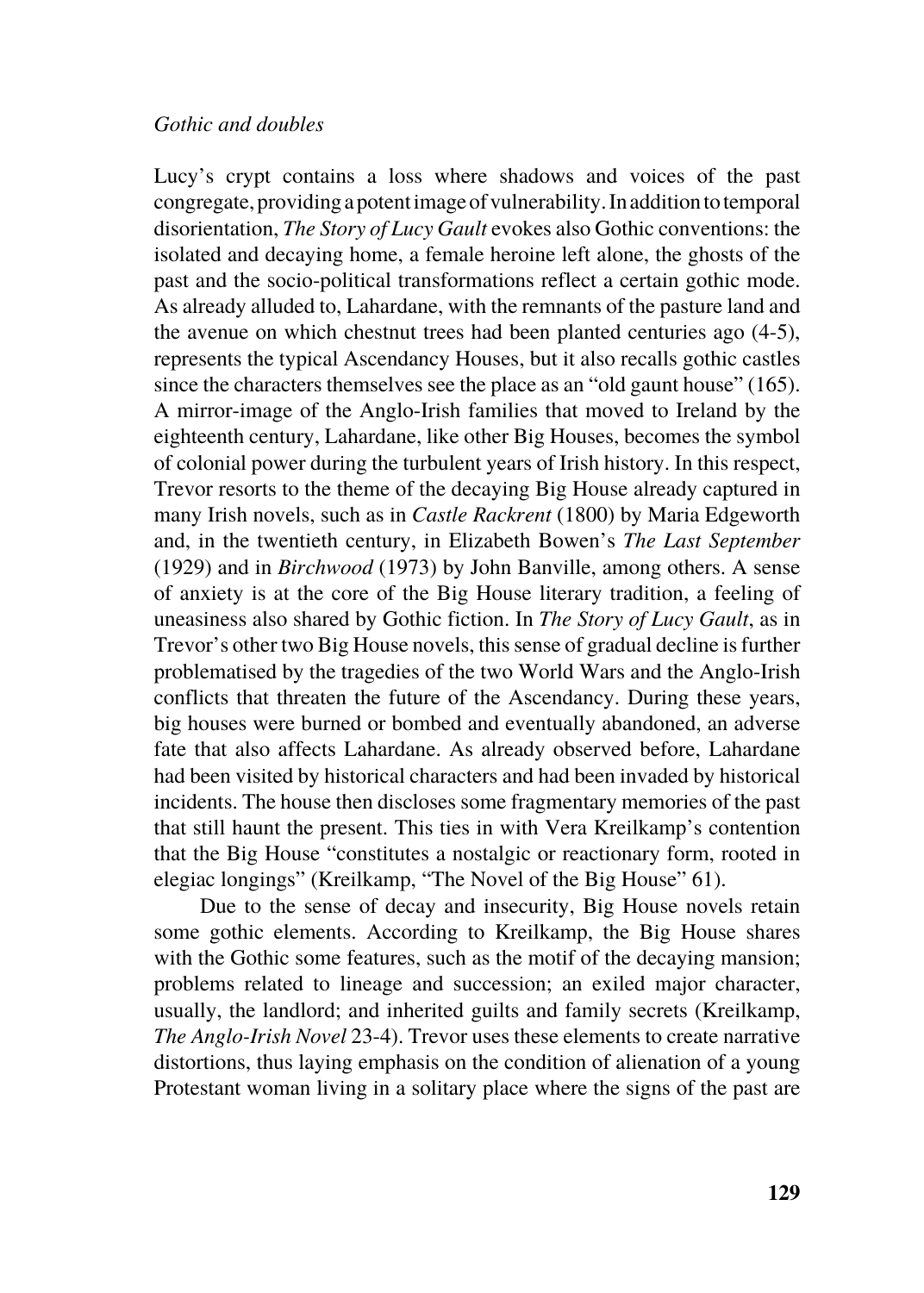visible and have an impact on the present. The house, close to a seashore where waves roared up "like wild white horses, spectral forms exploding into foam" (Trevor, *The Story of Lucy Gault* 116), is decayed and dusty and "the dark clung to it" (115). In this gothic atmosphere Lucy already appears as a ghost, imagining the day when Ralph will go away and leave her alone. Like Lahardane seems to be "petrified, arrested in the drama there had been" (139), so Lucy is "stilled too, a detail as in one of her own embroidered compositions" (139). Both the heroine and the place are subject to narrative stasis, despite the political forces which govern the passing of time outside Lahardane.

This image of temporal suspension recalls Miss Havisham's sideration in her dilapidated mansion, Satis House, in Charles Dickens' *Great Expectations*. Notably, heroines of Victorian *Bildungsromane* populate Lucy's imagination. In her solitary house, Lucy devours many of the books collected in the library. By reading these novels, Lucy is "drawn into a world of novelty, into other centuries and other places, into romance and complicated relationships" (78). For instance, Trevor's heroine seems to be particularly attracted to Rosa Dartle's vulnerability. A minor character in Dickens' *David Copperfield*, Rosa is a spinster like Lucy and displays a scar on her lip. The scar is a tangible reminder of the emotional pain Rosa suffered from in her childhood, like Lucy's permanent limp stands for her abnegation when she ran away to the woods above Lahardane. And yet, Lucy is not vindicative like Dickens' character. Interestingly, she feels closer to Mrs. Rochester, "[w]hom nobody had sympathy for" (118). The reference to Mrs. Rochester, alias Bertha Mason, reminds readers of a traditional gothic female figure. A ghost-like character that haunts Thornfield Hall in Charlotte Brontë's *Jane Eyre*, Bertha represents the inherent darkness of human mind, a classic theme of the Gothic. Her madness elicits empathy in Lucy as she possibly sees in the creole woman the same anxieties and uncertainties about identity and the repression of desires. To some extent, these Victorian doubles reflect Lucy's attributes and create a duality of the self.

The *doppelgänger*, a common figure in Gothic literature, has a significant impact on the lives of the hero or heroine. As Eran Dorfman argues, the double often takes "the form of a more or less exact copy of the self" (3) in Gothic literature. Through a mechanism of projection and introjection, doubles reveal that "the boundaries between I and world, I and Other, I and me, are far from being clear" (3). Beyond the connections between Lucy and these female Victorian characters, Lucy also incorporates her parents' attitudes.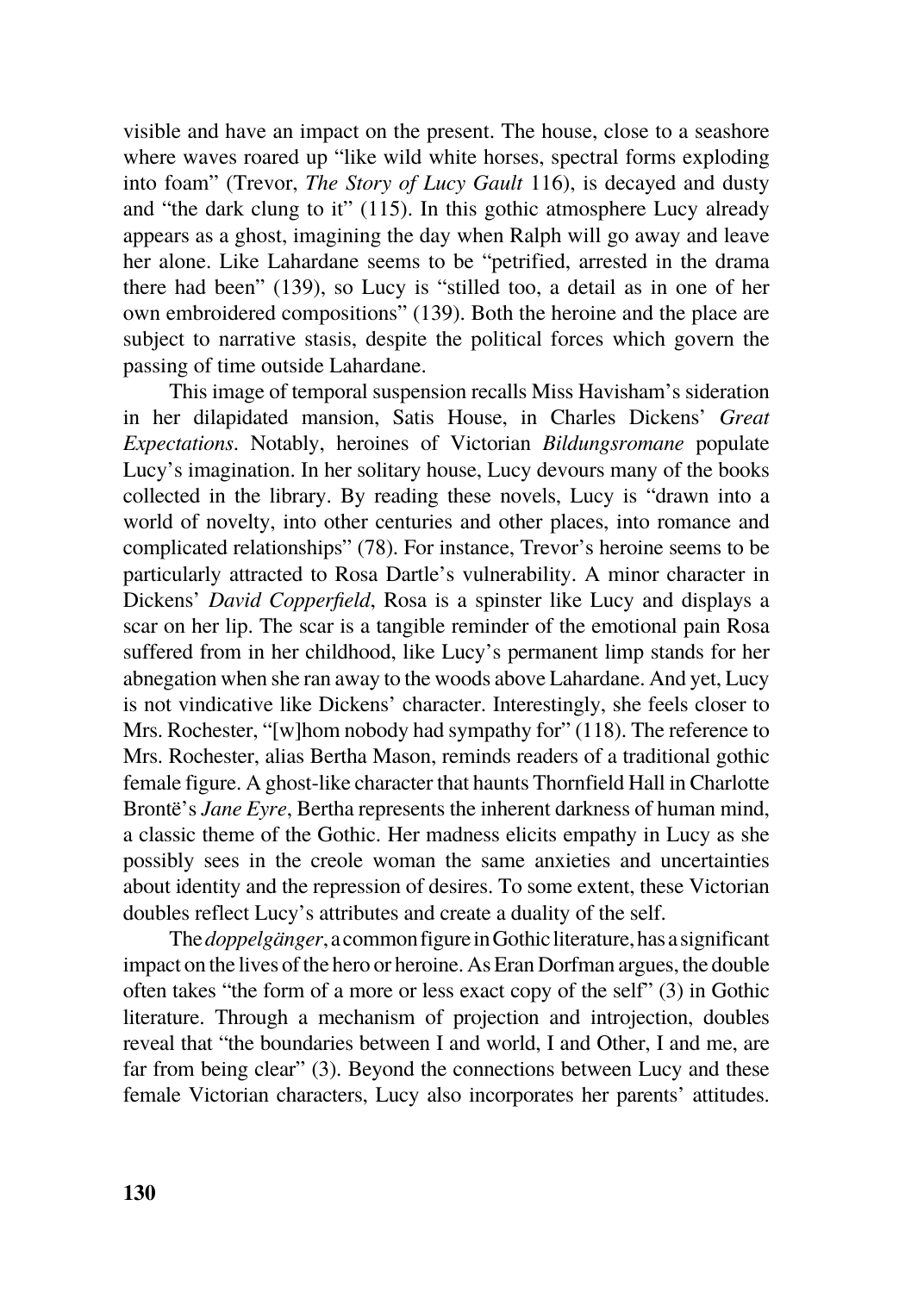As she grows up, she tends to wear her mother's white dresses and takes up petit-point embroidery as Heloise used to do. Moreover, Lucy starts up the hives again, showing a strong interest in bee-keeping, thus maintaining her father's production of honey. On the one hand, by wearing Heloise's dresses and by keeping bees as Everard would once do, Lucy introjects what she finds pleasurable inside. On the other hand, she tends to projects her sense of alienation outside, sharing it with the heroines of the Victorian novels she eagerly reads. According to Dorfman, primary narcissism lies at the chore of the double, involving "a continuous and laborious process of introjection and projection" (23). When one is confronted with the inevitable struggle between inside and outside, and understands that many desired things are to be found outside, there emerges "a difficulty in fully acknowledging the separate existence of others and one's dependency on them, resulting in a withdrawal into one's own sphere" (22). In Lucy Gault, however, this withdrawal into the self bears the marks of the interface between fiction and reality. As Lucy remarks, "[i]n novels people run away. And novels were a reflection of reality, of all the world's desperation and of its happiness, as much of one as of the other" (*The Story of Lucy Gault* 174-75). The direct and indirect evocation of other literary characters is a metafictional strategy which directs the reader's attention towards the fact that Lucy is not alone in her excruciating experience. In addition, it underscores the selfbegetting nature of the novel since Lucy seems to be self-aware of her own condition. The devotion to the past, a characteristic element of the elegy and the Gothic, prevails in Lucy's self-quest and this saturation with the past becomes a source of redemption, paradoxically healing. While it is true that Lucy Gault shares various elements with doubles, like Wordsworth's Lucy, Miss Havisham, Rosa Dartle, Bertha Mason, and Dorothea Brooke, her quest for identity does not end with death, destruction or marriage. Lucy, penitent and vigilant, dissolves with Lahardane into absence within the text. As we will see in the following pages, her personality displays saint-like qualities, conjuring up the image of such martyrs as Saint Cecilia and Saint Lucia.

# *Trauma, dispossession, relationality*

It is undeniable that the spectral evocations of the past, the temporal disruptions, silences, ellipses and repetitions are all elements that can be ascribed to literary trauma theory. For classical theorists such as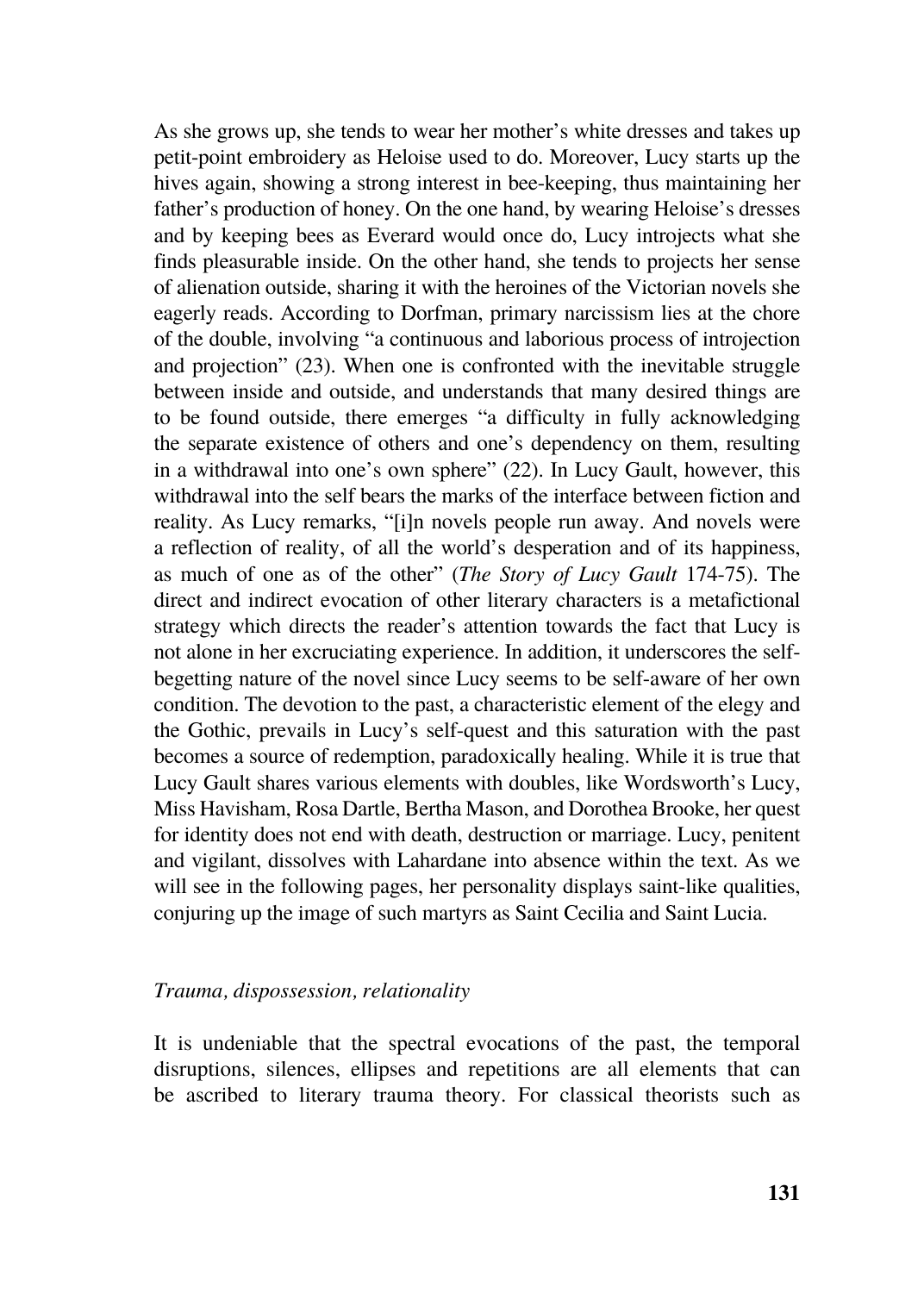Cathy Caruth and Dominick LaCapra, among others, traumatic events are unspeakable because they result in mental wounds that disrupt the mechanisms of memory and consciousness. As Roger Luckhurst argues, drawing from Caruth, trauma is "a crisis of representation, of history and truth, and of narrative time" (5). Other scholars have instead addressed the question of trauma and vulnerability in more creative ways. Unspeakable does not always mean unrepresentable and, as Michelle Balaev contends, silences should be understood "less as an epistemological conundrum or neurobiological fact, but more as an outcome of cultural values and ideologies" (19). Balaev sees silence as a rhetorical device which enables readers to imagine the traumatic experience. This view fits with Barry Stampfl's contention that "the unspeakable is always already (paradoxically) part of a universe of discourse, a form of signification" (25). What these observations showcase is that when we engage with the question of representing trauma, plural potentialities may arise if one remembers, as Balaev explains, that "the meaning of trauma is found between the poles of the individual and society" (17). The practice of sharing trauma and the experience of caring can then challenge its inherent unspeakability, alerting readers to a plurality of situations in which singular traumas are addressed and evoked. Vulnerability, Brené Brown suggests, "begets vulnerability" (50), its contagious power eliciting solidarity and relationality as Trevor's *Bildungsroman* demonstrates.

This orientation to share trauma and care for the other seems to echo Butler and Athanasiou's understanding of dispossession as a twofold complex concept. On the one hand, dispossession arises from violent practices by which people are "disowned and abjected by normative and normalizing powers" (1), as in the histories of colonial conflict. On the other, it describes "the constituted, preemptive losses that condition one's being dispossessed (or letting oneself becoming dispossessed) by another" (1). *The Story of Lucy Gault* can be said to address this dichotomy. The acts of violence against the Anglo-Irish Ascendancy may be read as an act of resistance against the threats to lose land and rights. Likewise, as Everard himself realises before the ruins of World War II, the English and the Anglo-Irish Ascendancy had ignored the needs of Irish people, prompting them to turn violent. The novel then blends both perspectives, problematising the legitimacy of the frames of violence and victimhood. In short, all the characters are victims of their own choices and this multiple exposure to loss provides the basis for a certain relationality and interdependence.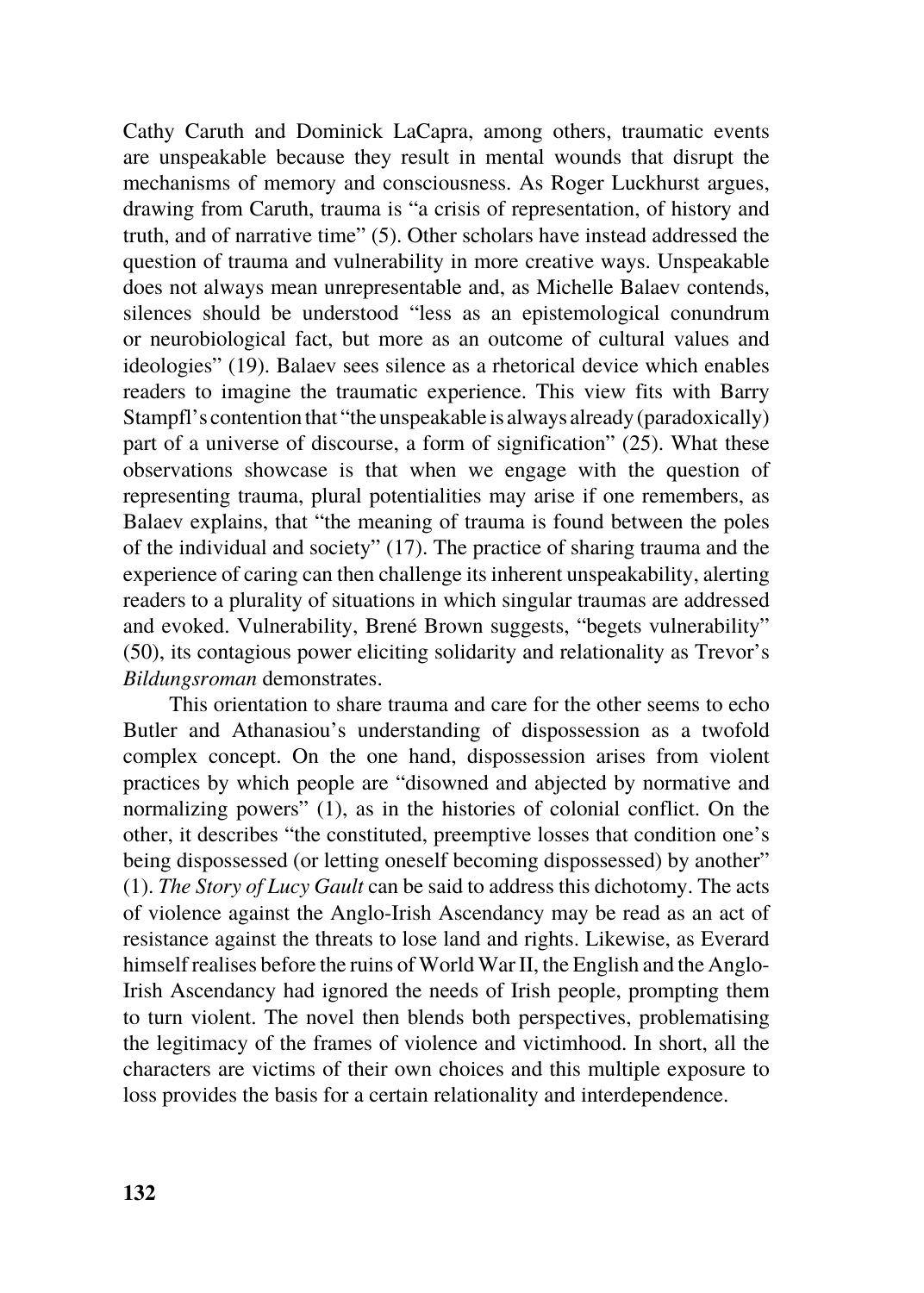As suggested above, ruins and grief are important components of *The Story of Lucy Gault*. They can be found everywhere in the novel. Ruins stand for the passage of time and imply the persistence of the past into the present. Like Lahardane bears the marks of historical events, so "*Ireland of the ruins* […] *more ruins and always more*" (*The Story of Lucy Gaul* 145; emphasis in the original) is what Everard imagines to find in the wake of the disaster of World War II. In the aftermath of Heloise's death, Everard travels around Europe. The conflict has wreaked enormous damage across the continent. In Vienna, for instance, Everard finds "a broken city, its great buildings looming like spectres among the ruins" (146). The debris of the war materialises through the uncanny form of spectres and ruins coming from the past and connecting to the present. Here, Captain Gault reflects on how grief and greed have wiped out the heart of Europe. In the same way, Anglo-Irish families, like the Gaults themselves, have drained Ireland of its energy, ignoring the aspirations of the dispossessed (146). This is what Everard envisages before going back home where he will discover the truth about his daughter and a country in the throes of great changes.

However, the individual-collective dichotomy governs the narrative organisation of the novel, connecting grief and pain on a personal and national level. Interestingly, one could also read Lucy's quest for selfdefinition alongside the theme of a nation attempting to establish itself. The daughter of a member of the Anglo-Irish Ascendancy and of an English woman, Lucy stands amid contradictory forces like Trevor himself who was born to Anglo-Irish parents and spent most of his life in England. The rise of Irish nationalism, exemplified by the attacks at Lahardane, World War II and the economic boom of the "Celtic Tiger" are the visible signs of a world in a state of flux, moving forth towards the future of technological progress. The contrast between past and future running throughout the novel is evident when Everard Gault returns to Lahardane. In the wake of Heloise's death, Captain Gault finds a "different Ireland everywhere" (158). We are in the late 1940s and the country is undergoing radical transformations: while in Enniseala mackintosh coats are being manufactured (158), electricity reaches Lahardane and Everard buys a car (165), hoping to save his daughter's life from silence and isolation.

Whereas unspeakability affects all the characters, Trevor highlights the feeling of relationality by means of a multi-layered plot in which connections are yet possible. Revelations, visions, hallucinations, and annunciations are the ways through which the novel connects the various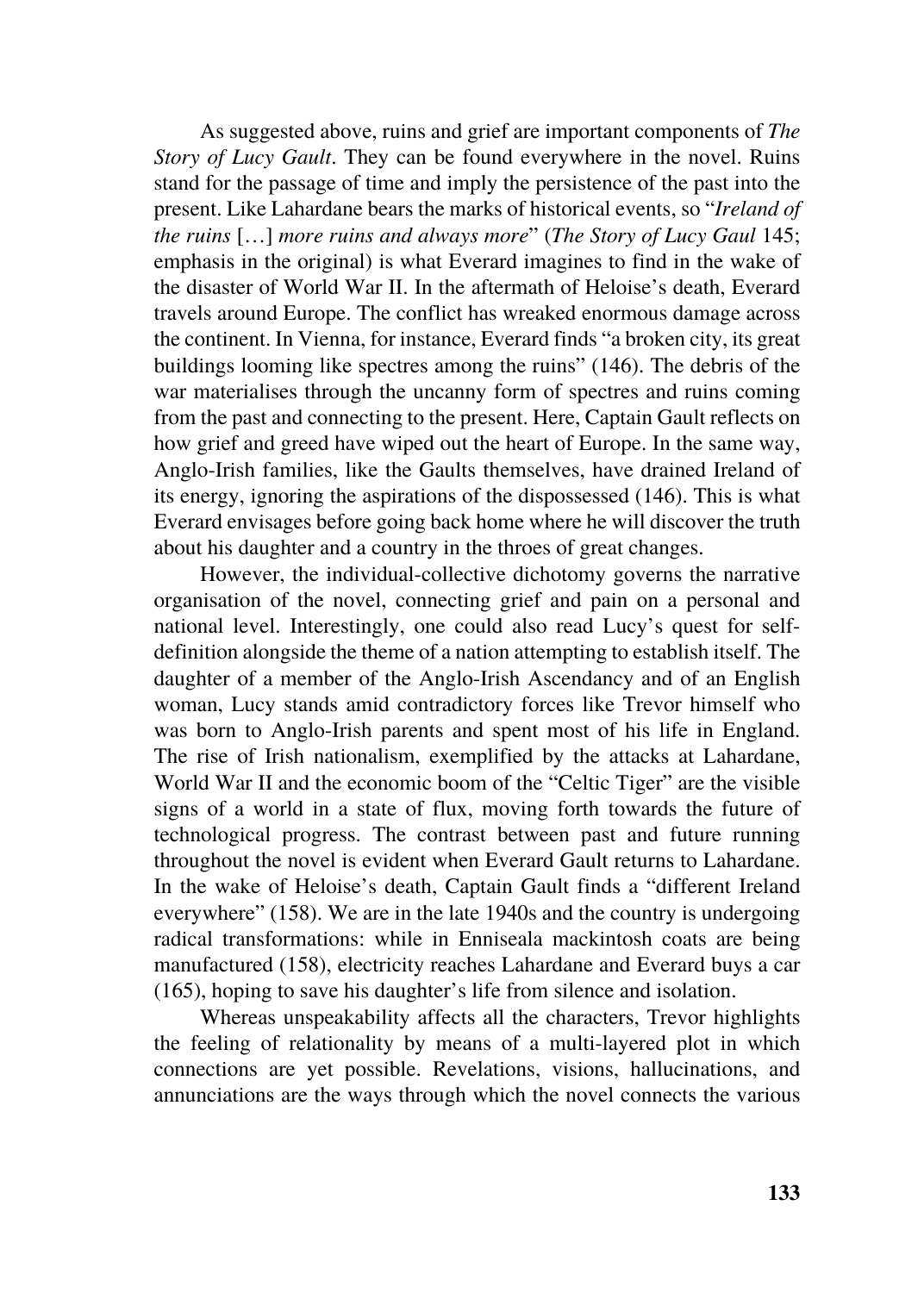characters, despite their isolated lives, thus performing some kind of narrative solidarity. Albeit her central role, Lucy is not the only wounded character featured in the novel. As already alluded to, Everard displays physical and mental wounds. However, a certain "fissuring of the subject" (Butler and Athanasiou ix) also affects Heloise and Horahan whose tormented existences contribute to a choral image of interdependence. When the Gaults settle down in Montemarmoreo, Heloise experiences a miscarriage, an incident that definitely extinguishes her hopes to have a new child. To some extent, both Heloise and Everard sublimate their grief devoting themselves to religious art and visiting Italian churches with their frescoes and mosaics. Heloise, for instance, is especially fascinated by the figure of Saint Cecilia in the local church of Montemarmoreo, "the saint whose courage in her tribulations had for centuries given heart to this town: all that was peace as much as there could be" (Trevor, *The Story of Lucy Gault* 67). According to a legend, the young Cecilia, who was born to a rich Roman family, vowed her virginity to God. She then got married to the pagan Valerian who later accepted her vow and was baptised. However, both Valerian and Cecilia were arrested and eventually executed. Saint Cecilia, who is venerated by the Christian, Anglican and Orthodox Churches, is considered the patron of music and musicians because she heard heavenly music during her wedding ceremony. The image of the martyr, with her story of resilience and abnegation, haunts Heloise. When the Fascist regime seizes control of Italy, the Gaults move to the Swiss town of Bellinzona, close to the Italian border, where Heloise dies of a pandemic flu. Here, in her bed, Heloise wonders whether the church in Montemarmoreo has survived the bombs of World War II and if the image of the saint has been "lost in rubble, violently destroyed, as the saint herself had been" (133). Other iconographic images obsess Heloise's mind, such as the recollections of *The Resurrection* (1463-65) by Piero della Francesca in Sansepolcro (Arezzo) or Frà Angelico's annunciations which adorn the Convent of San Marco in Florence, the Basilica of Santa Maria delle Grazie in Sangiovanni Valdarno (Arezzo) and the Church of San Domenico in Cortona (Arezzo).

In a similar vein, Raphael's *The Ecstasy of Saint Cecilia* (1514-17) may come to the reader's mind. Though this altarpiece is not mentioned in Trevor's novel, it is evocative of the vivid impressions conveyed by Renaissance religious art. In the Renaissance, painters used lights to express emotions, to shed light on the vibrations of the body. The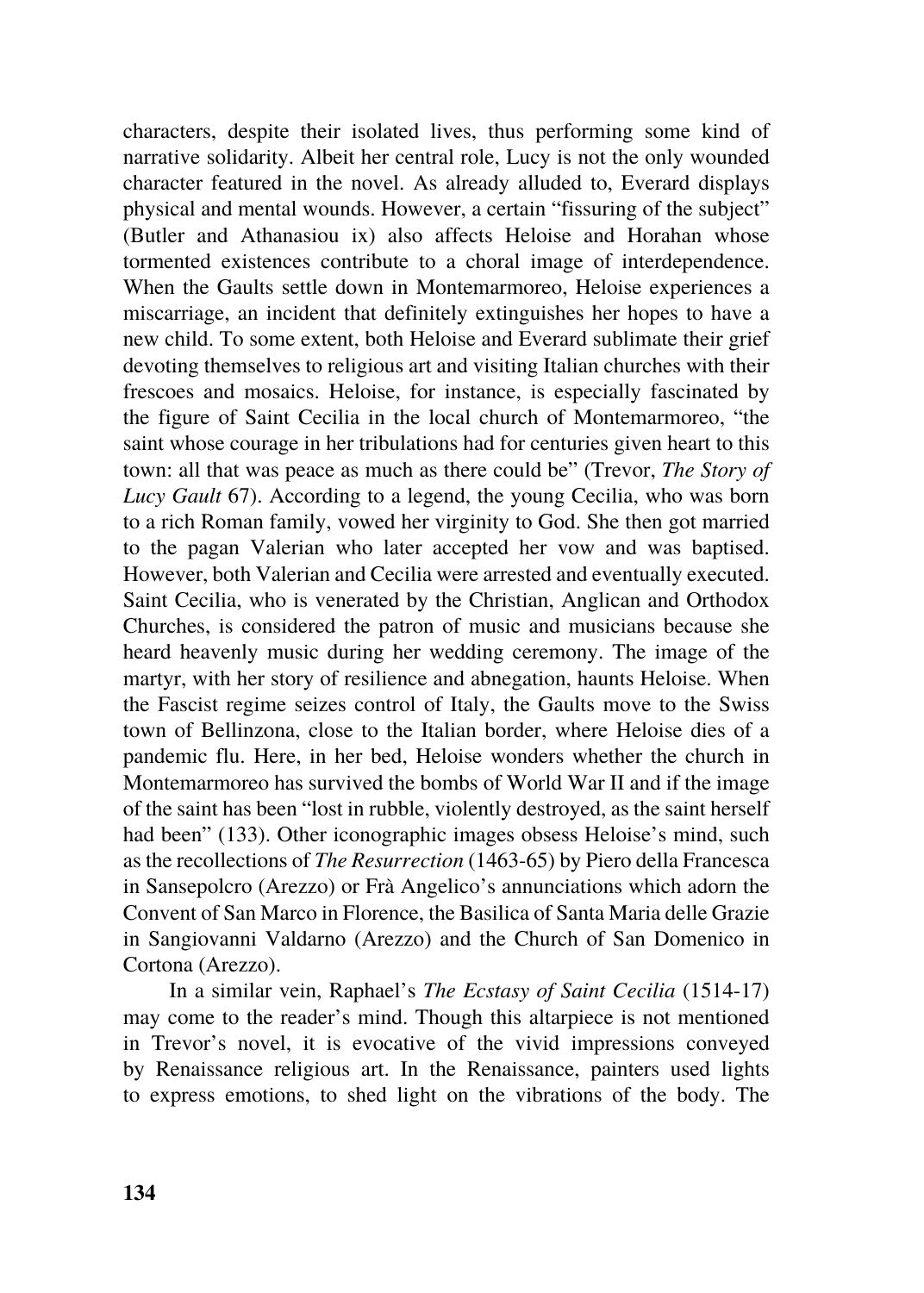*chiaroscuro* technique allowed Renaissance painters to juxtapose light with shade to achieve a contrasting effect. As Percy Bysshe Shelley famously commented on Raphael's *Ecstasy*, Saint Cecilia seems rapt in her inspiration, "her deep, dark, eloquent eyes lifted up […] her countenance, as it were, calmed by the depth of its passion and rapture, and penetrated throughout with the warm and radiant light of life" (Saintsbury 170). Maybe, Trevor was thinking of the Romantic poet's words when he evoked Saint Cecilia's luminous image, particularly when Lucy herself visits the Italian church. Once her father dies in the mid-1950s, Lucy sets out on a journey to Italy and Switzerland in search of her parents' traces and of herself. In Montemarmoreo, she walks the streets her mother had belonged, feeling "a shadow and the distant echo of a voice remembered" (Trevor, *The Story of Lucy Gault* 204). Lucy is told the story of the saint who "had heard all the world's music that was yet to come" (204), whose body first resisted the terrifying heat of the flames and then lived for three days after the decapitation. In the church, Lucy is mesmerised by the altarpiece image of the saint whose pale-blue eyes evoke a sense of relief. There is, then, a somehow redemptive quality in the eternal power of religious art that metaphorically enables characters to connect with each other, thus putting them on an equal footing.

Likewise, Trevor uses the *chiaroscuro* metaphor to shed light on Horahan's problematic condition. Obsessed by visions and hallucinations, Horahan undergoes his traumatic development and must deal with its aftermath. His restlessness leads him to change jobs: first, he works as a porter at Enniseala station, then he joins the army in the hope of finding in military discipline a refuge from his confusion. Throughout his life, "he bore his torment with fortitude" (123), the narrator observes, finding solace in prayers. In the camp where he serves as a soldier, he regularly visits the local chapel. Here, in the dark, Horahan "knelt before the Virgin he could not see, begging for the gift of a sign, a whisper of assurance that he was not abandoned" (124). In spite of the physical and mental dark that surrounds him, Horahan feels a luminous halo emanating from the Virgin, a radiance of light and consolation that all the characters in Trevor's novel aspire to achieve.

By focussing on the miraculous eyes of Saint Cecilia's iconography and on the Virgin's merciful and compassionate face, Trevor may be said to capture the reader's attention to what is hidden or invisible, opening to the material proximity of the other. It is through this ethics of care that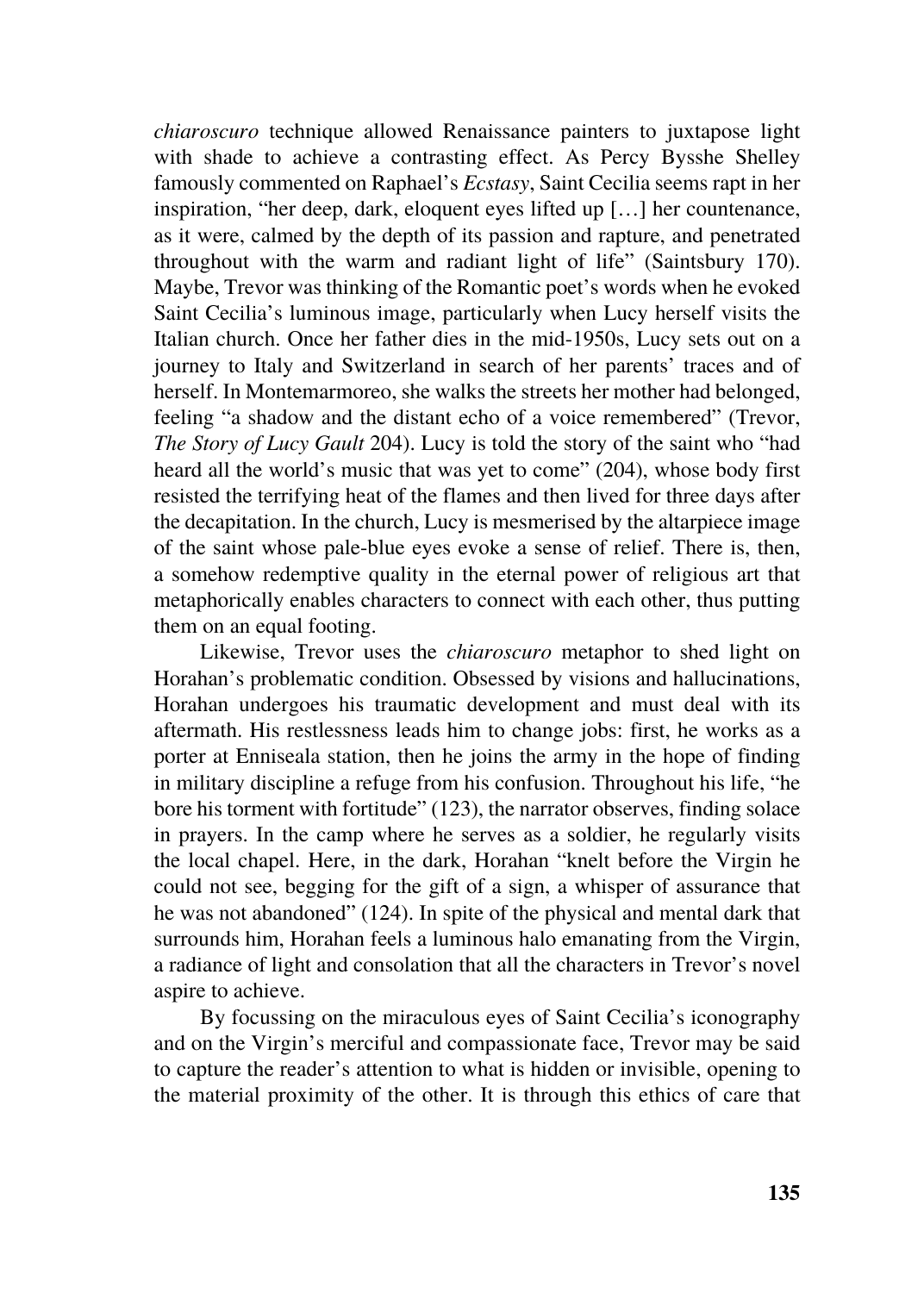we can acknowledge our common sense of precarity and vulnerability. This is what Emmanuel Levinas reminds us when he addresses the ethical implications of his philosophy of alterity on which Butler's investigation is partly based on. The face, Levinas argues, "is a living presence. […] The face speaks" (66). In other words, the encounter with the face of the other makes us aware of our own vulnerability and it illuminates its potential to relationality because "the face speaks to me and thereby invites me to a relation" (189). In the novel, the face-to-face encounter materialises when Horahan unexpectedly visits Lahardane and meets Lucy, the drowned child of his delirious illusions. The man mutters during an unsettling conversation with Everard while Lucy, looking at the features of the man, "saw there only madness. No meaning dignified his return; no order patterned, as perhaps it might have, past and present; no sense was made of anything" (Trevor, *The Story of Lucy Gault* 191). This episode seems to adhere to Levinas' epiphanic moments of gnosis since the face is a form of signification, the face "opens the primordial discourse whose first word is obligation" (201).

This scene represents the turning point of Lucy's quest. In the wake of his father's death, Lucy's story becomes a tale of bright existence, a mythical account where light and darkness blend. Lucy accepts her past and begins her journey towards redemption, culminating in her decision to visit Horahan at the mental asylum where he has eventually been interned. For seventeen years, in spite of Henry and Bridget's disagreement and the local gossip in Enniseala, Lucy regularly visits the man who had tried to set Lahardane on fire, until his death. They play "snaked and ladders," a board game that allegorically stands as a metaphor for the fortunes and misfortunes of human condition, the ladders that take us up rapidly and the snakes that pull us down. Thus, Trevor portrays with poignancy the ups and downs of life, turning Lucy's story into myth that transgress the barriers of time and guilt.

The allegoric imagery of Renaissance art and hagiography is crucial to *The Story of Lucy Gault* and, more broadly, to Trevor's narrative style (see McAlindon "William Trevor and the Saints;" Monaco "Between Hagiography and Insanity"). By resorting to narrative strategies that disarray the apparent realism of the novel, Trevor's narratives open to new meanings and promotes relationality. Rather than representing the unspeakability of trauma, Trevor presents the paradoxical productive effects of traumatic experiences, using allegoric images to illuminate the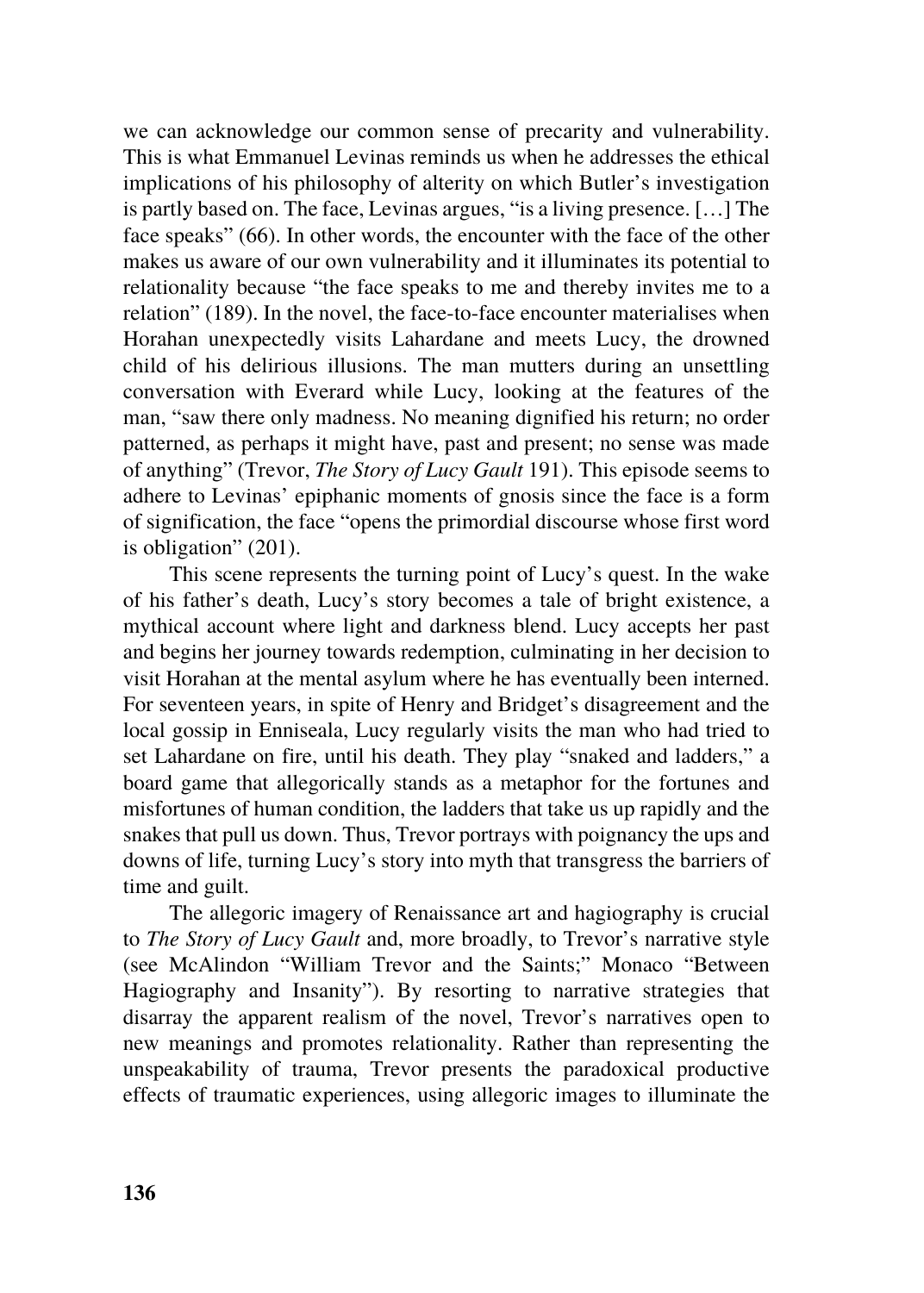dark side of human mind. Lucy Gault stands amid these manifestations of grief, becoming the symbolic point where pain and trauma converge. As Tom Herron observes, it is no accident "that Lucy, whose name comes down to us, via the Latin *lucere* (to shine) and *lux* (light) and *lucidus* (clear) from the Greek feminine form of *leukos* (bright, shining, white), is so named" (163). To keep with hagiographic references, her name brings to mind Lucia of Syracuse, the Christian martyr protector of the sight. Thus, in *The Story of Lucy Gault*, the name itself is a poignant remainder of illuminating grace despite the darkness that surrounds the story of the heroine and of the other characters. In this respect, the name reveals the struggle to achieve empathy and solidarity. In order for connections to happen, we must allow ourselves to be seen, we must let the light in the cracks of our minds. As Brown argues, vulnerability is the most daring action in one's life and it is about showing and to be seen. Vulnerability, Brown writes, "isn't good or bad: It's not what we call a dark emotion, not is it always a light, positive experience. Vulnerability is the core of all emotions and feelings. To feel is to be vulnerable" (34). By sharing their inner selves and exposing their wounds, Lucy and the other characters strive for visibility. Thus, Lucy, as her name suggests, epitomises the luminous gifts of imperfection and fragility that can awaken her and the other characters to connections.

# *Coda: A story of self-begetting*

We have seen that, unlike the physical journey undertaken by the male protagonists of the classical *Bildungsroman*, Lucy's psychological quest is predicated upon suffering and contemplation. Her relational ties with the other are established in the recognition of a common vulnerability. In *The Story of Lucy Gault*, exposure to vulnerability may be then seen in terms of dispossession, understood as a means to reject invisibility. As Jean-Michel Ganteau and Susana Onega state in *The Wounded Hero in Contemporary Fiction*, "the figures of the wound and the quest thematise such ethical issues as openness or exposure to the other" (13). The Lucy readers find by the end of the novel is a miracle, an uncanny and mythical figure in a country where mobile phones, the Euro, mass tourism and the Internet have appeared and global economy is thriving. In the local cafés where Lucy regularly has tea and a piece of cake, she is referred to as "the Protestant woman" (Trevor, *The Story of Lucy Gault* 209) or, as Lucy herself muses,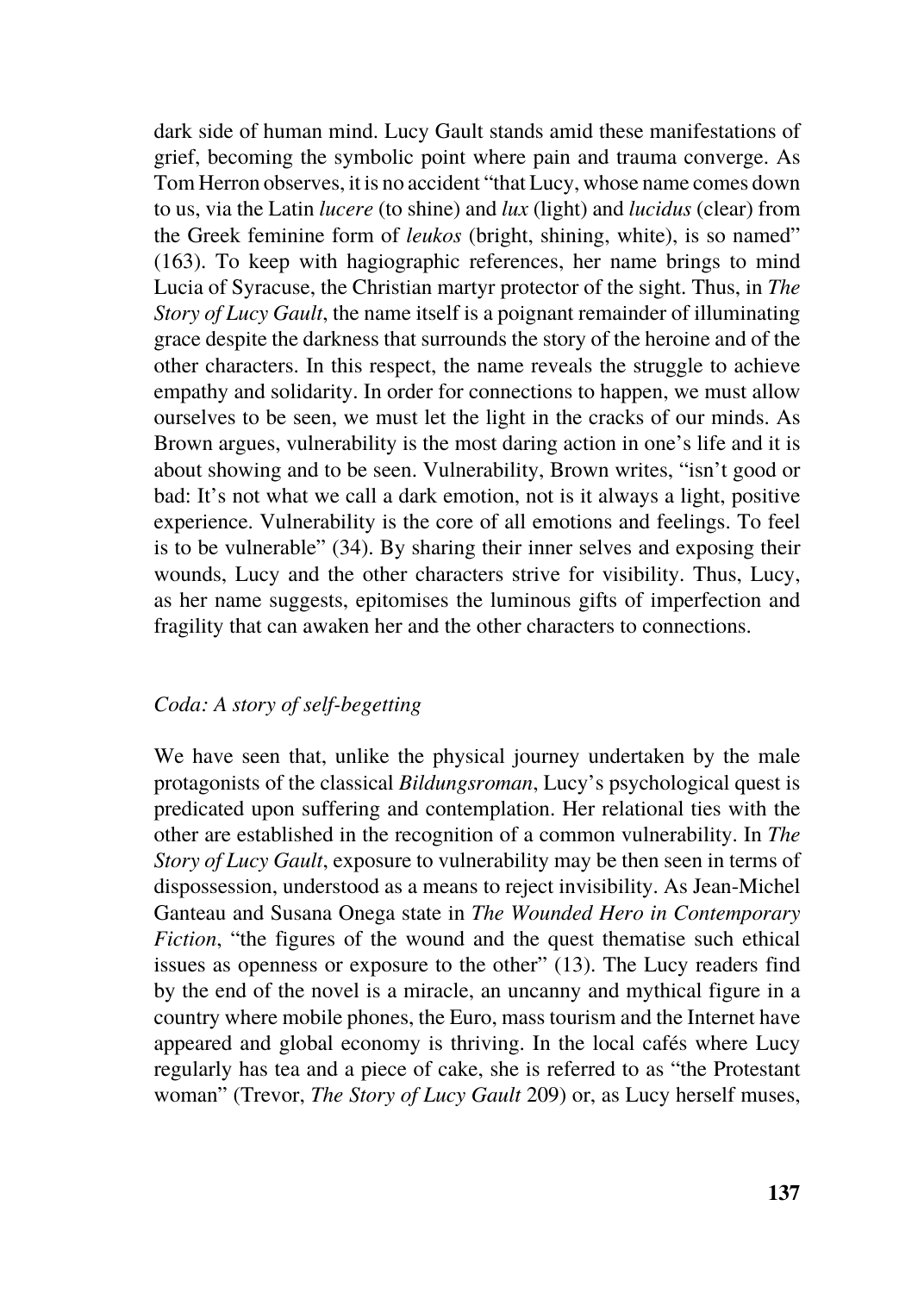"a relic, left over, respected for what she was" (209). In a country that has gone through major historical watersheds, the story of Lucy Gault "came to find a place among the stories of the Troubles that were told on the neighbourhoods" (70). Conversations in cafés and travellers' tales contribute to turn, with their telling and retelling, Lucy into a legend. As the wayward child grows up and becomes aware of her condition, new stories about the solitary Protestant woman are narrated in the area, these more recent versions less critical than the stories of the previous generation. Lucy herself, the narrator observes, "was aware that this opinion was as temporary as the one that anger and distaste had once created: the story noy yet passed into myth, and would be not cast in permanence until her life was over, until it was reflected in time's cold light" (138).

As Lee has emphasised, commenting on the title itself of Trevor's *Bildungsroman*, "'the story of' is a telling phrase for the title of this gravely beautiful, subtle and haunting Irish novel. It means not only what happens to Lucy Gault, but that what happened to her has become a story, first a local tale, told and retold, and then a legend" (n.p.). There seems to be a redemptive quality in Lucy's story which reflects its self-begetting nature. This self-reflexive orientation is evocative of Steven Kellman's "self-begetting novel," by which he means a work that appears to have been written by a character within that work. "Like an infinite recession of Chinese boxes," Kellman explains, "the self-begetting novel begins again where it ends" (Kellman, "The Fiction" 1245). Though he generally refers to first-person accounts, his model can however suit those narratives that double back on themselves, making the whole story a repeated narration of its protagonist. Here, as Kellman adds, a certain fusion of form and content emerges since we are confronted with both "process and product, quest and goal" (1246). Thus, a central concern in the fiction of self-begetting is the question of identity as the typical protagonist of a self-begetting novel is a solitary heroine or hero who ultimately tries to beget her/his own self and his/her own story. The issue of names as markers of identity are crucial in the self-begetting novel and this question is also thematised in *The Story of Lucy Gault* as suggested before. Whereas Trevor's heroine has a name and a surname, the manipulation of her identity is achieved by means of alter egos that allegorically surround Lucy, thereby underscoring the transformative and multi-faceted nature of Lucy's quest for an identity of her own. The tales embedded in the life story of Lucy Gault encapsulate different facets of Lucy's personality: the guilty child, the suffering abandoned heroine,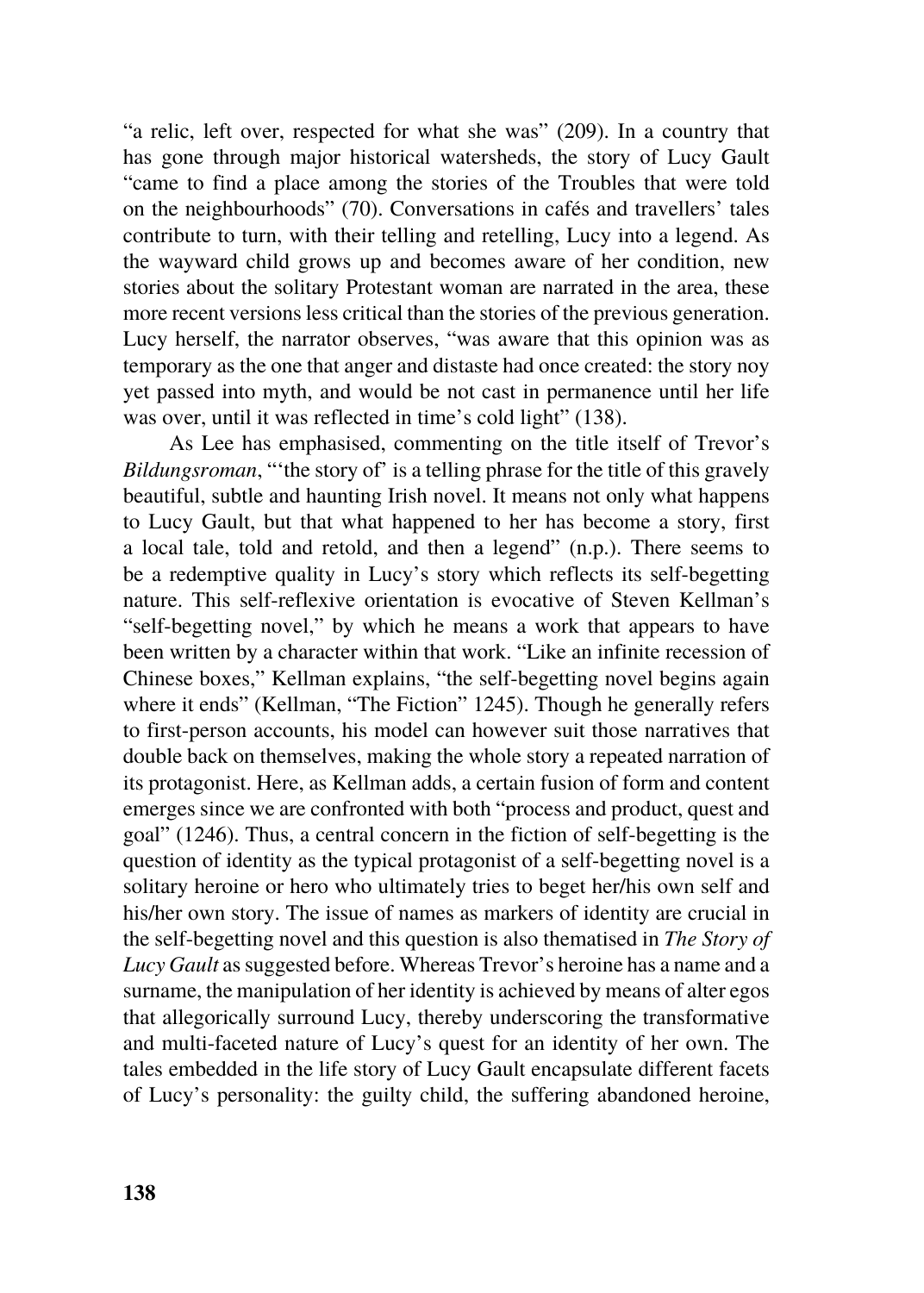the Protestant martyr, the stoic and determined woman, the compassionate old woman. The novel becomes a mirror text where we find duplications of the central character, thus metamorphosing self into myth.

"Only the myths would linger, the stories that were told" (Trevor, *The Story of Lucy Gault* 195). With this burden of cultural myth and the various *doppelgängers*, like the heroines of Lucy's favourite Victorian novels and the female martyrs, Lucy's identity is a palimpsest where various stories of abnegation and redemption converge. In the final moments of the novel, we find an old Lucy thinking about her childhood, her parents, Horahan, Bridget and Henry. The have all died and Lahardane, once a gothic house, will probably become a hotel when Lucy herself will die. And yet, in spite of the wounds, the permanent limping and the traumatic experiences, light is what readers can find by the end of the novel. Lucy's luminous radiation, a "flicker in the dark" (227), reminds us of the bright colours of Piero della Francesca's frescoes, a light out of darkness that impresses greatly:

Her tranquillity is their astonishment. For that they come, to be amazed again that such peace is there: all they have heard, and still hear now, does not record it. Calamity shaped a life when, long ago, chance was so cruel. Calamity shapes the story that is told, and is the reason for its being: is what they know, besides, the gentle fruit of such misfortune's harvest? They like to think so: she has sensed it that they do. Their wonderment is in their gestures and in their presents, and gazing from their eyes. They did not witness for themselves, but others did, the journey made to bring redemption; they only wonder why it was made, so faithfully and for so long. Why was the past belittled? Where did mercy come from when there should have been none left? (224)

Peace and bewilderment are the notes on which Lucy' *Bildungsroman* ends. The two Catholic nuns that visit Lucy are stunned by the old woman's recollections, almost hostages to Lucy's tale of plights and pain. They wonder how calamity might have yielded such tranquillity. However, what the above-quoted passage also illustrates, is the self-begetting power of Lucy's excruciating experience. Calamity gave life and still continues to cast light on Lucy's story, being the reason of her journey towards redemption. Interestingly, the shift of the verbal tense from the past simple to the present simple ("shaped"/"shapes") is a narrative device that stretches the perpetual presence of the past. In the final chapter, Trevor employs the present simple, creating the uncanny effect of a disjointed temporality that makes Lucy's search for self-definition even more visible. This dialogue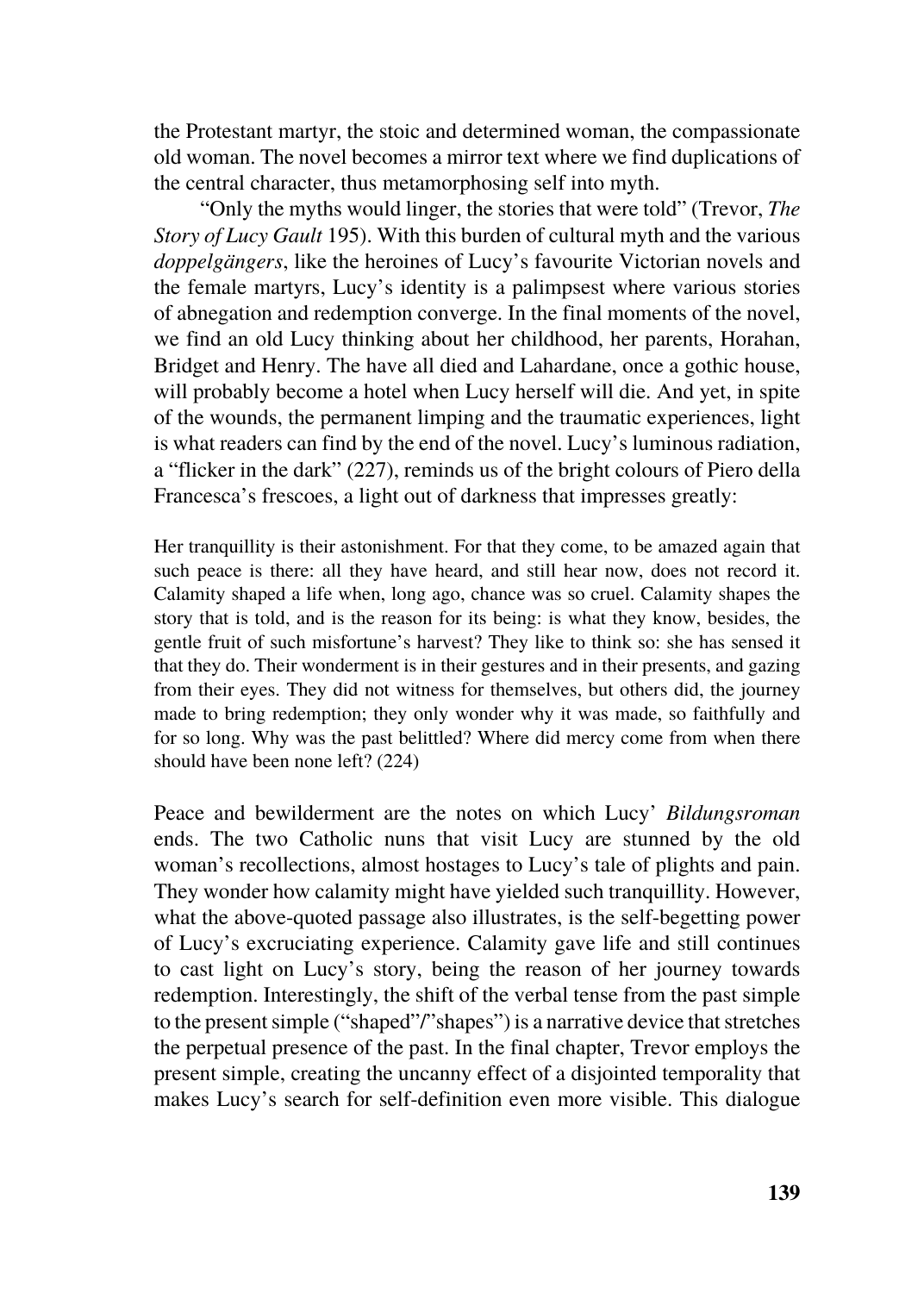between past and present entails the blurred distinctions between fiction and self, what Kellman sees as "an urge toward immortality" (Kellman, "The Fiction" 1255). In this way, Trevor engages with the power of narrative art to play with time, plot and characterisation. The story precedes Lucy, her life told and retold over the years to people she does not know.

If the temporal markers that abound in the novel provide readers with a historical background and a timeline of the events, the elegiac language of loss, the gothic atmosphere, the allegory and the self-reflexive stance contribute to the complexity of Lucy's coming-of-age story. Sitting in her chair and glancing at the dusk that illuminates the sky, Lucy observes the fading day and "smiles all the way" (Trevor, *The Story of Lucy Gault* 227). Unlike the ending in Bowen's *The Last September* where the family estate is burned and destructed, Lucy's smile is a poignant reminder of life. In Trevor's world, care and mercy become the condition for the creation of a wounded subject who is yet aware of the compensative power of human connections and of the illuminating force of storytelling.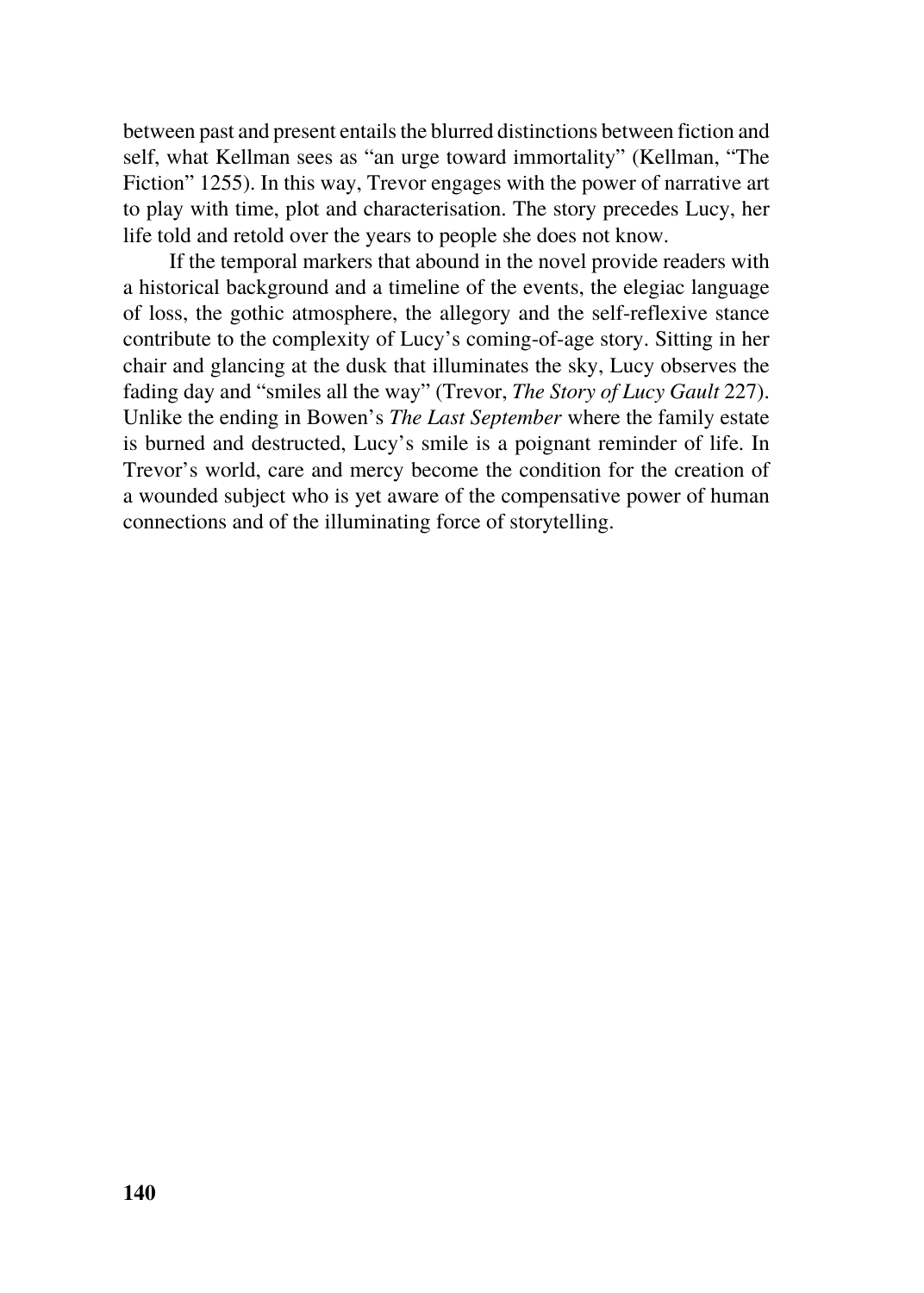$\chi$  Opere citate, *Œuvres* citées,



# *Zitierte Literatur, Works Cited*

- Barash, david p. Barash, nanelle. *Madame Bovary's Ovaries. A Darwinian Look Voyage in: Fictions of Female Development*. Eds Elizabeth Abel, Marianne Hirsch and Elizabeth Langland. Hanover and London: UP of New England, Bartalesi, lorenzo. *Estetica evoluzionistica. Darwin e l'origine del senso estetico*. 1983. 1–19. Print. Abel, Elizabeth, Marianne Hirsch and Elizabeth Langland. "Introduction." *The*
- Abraham Nicholas and Maria Torok. The Shell and the Kernel. 1987. Chicago: Chicago UP, 1994. Print.
- Balaev, Michelle. *The Nature of Trauma in American Novels*. Evanston, IL: Northwestern UP, 2012. Print.
- Bölsche, wilhelm. *Die naturwissenschaftlichen Grundlagen der Poesie. Prole-*Banville, John. *Birchwood*. 1973. Picador: London, 1998. Print.
- Bowen, Elizabeth. *The Last September*. 1929. Harmondsworth: Penguin, 1985. Borsh, vittoria. "Bio-poetik». Das «wissen für das leben» in der literatur und das eine der literatur und der<br>Eine Schweize der literatur und der literatur und der literatur und der literatur und der literatur und der li Print.
- Brontë, Charlotte. *Jane Eyre*. 1847. London: Penguin, 2006. Print.
- Brown, Brené. *Daring Greatly: How the Courage to Be Vulnerable Transforms the* Way We Live, Love, Parent and Lead. London: Penguin, 2013. Print.
- calabrese, stefano. "introduzione". in *Neuronarratologia. Il futuro dell'analisi* Butler, Judith. "Afterword: After Loss, What Then?" *Loss: The Politics of Mourning*. *del racconto*. a cura di stefano calabrese. Bologna: archetipolibri, 2012: Eds. David L. Eng and David Kazanjian. Berkeley: U of California P, 2003. 1-27. 467–74. Print.
- Butler, Judith and Athena Athanasiou. *Dispossession: The Performative in the* zione". *Between* 1 (2011): 1-28. *Political*. Cambridge, MA: Polity, 2013. Print.
- dissanayake, ellen. *Homo Aestheticus. Where Art Comes From and Why*. Delaney, Paul and Michael Parker. "Introduction." *William Trevor: Revaluations*. ey, I am and Michael I anter. Introduction: Washington<br>Eds. Doul Delenou and Michael Doulton Manabastam M eibl, karl. *Animal poeta. Bausteine der biologischen Kultur- und Literaturtheorie*. Eds. Paul Delaney and Michael Parker. Manchester: Manchester UP, 2013. 1–12. Print.
- paderborn: mentis, 2004. del Río Álvaro, Costanza. "Talking with William Trevor: 'It all comes naturally now'." *Estudios Irlandeses* 1 (2006): 119–24. Print.
- mellmann, katja. *Emotionalisierung – Von der Nebenstundenpoesie zum Buch als* –––––. "Trauma Studies and the Contemporary Irish Novel." *In the Wake of the Freund. Eine emotionspsychologische Analyse der Literatur der Tiger: Irish Studies in the Twentieth-First Century*. Eds. David Clark and *Auger*. *IIIsh Suddes in the Twendeln-Pirst* C mennighaus, winfried. *Kunst als "Beförderung des Lebens". Perspektiven tran-*Rubén Jarazo Álvarez. A Coruña: Netbiblo, 2010. 1–15. Print.
- Dickens, Charles. *David Copperfield*. 1849–50. London: Penguin,1996. Print. –––––. *Great Expectations*. 1860–61. London: Penguin, 1996. Print.
- siemens stiftung, <sup>2008</sup> \_\_\_\_\_. *Wozu Kunst? Ästhetik nach Darwin*. frankfurt am main: suhrkamp, 2011. Dorfman, Eran. *Double Trouble: The Doppelgänger from Romanticism to*  montani, pietro. *Bioestetica. Senso comune, tecnica e arte nell'età della globaliz-Postmodernism*. London and New York: Routledge, 2020. Print.
- Edgeworth, Maria. *Castle Rackrent*. 1800. Indianapolis and Cambridge: Hackett, 2007. Print.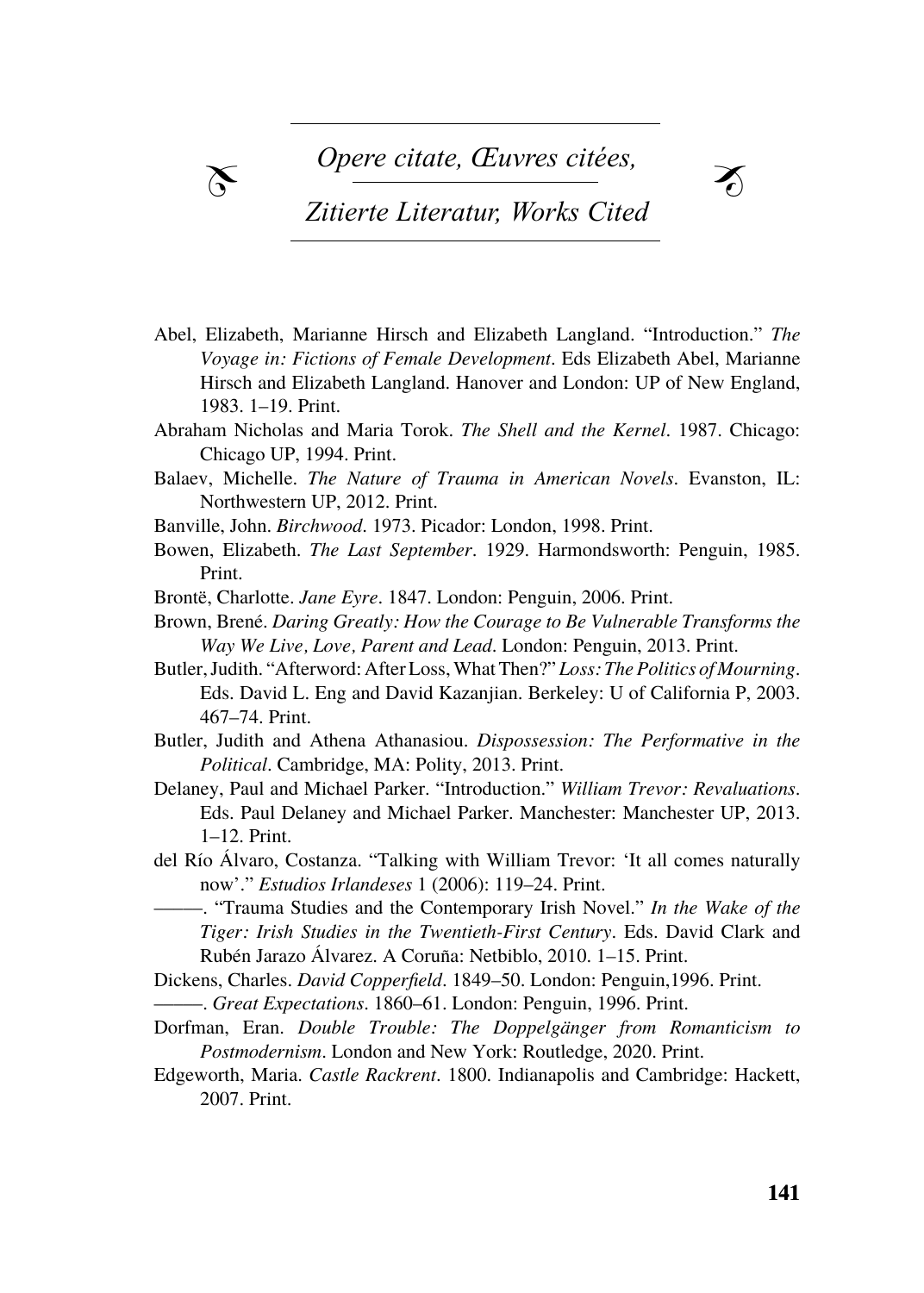- Eliot, George. *Middlemarch: A Study of Provincial Life*. 1871–72. New York: Penguin, 2015. Print.
- Esty, Jed. *Unreasonable Youth: Modernism, Colonialism, and the Fiction of Development*. Oxford: Oxford UP, 2012. Print.
- Ganteau, Jean-Michel. *The Ethics and Aesthetics of Vulnerability in Contemporary British Fiction*. London and New York: Routledge, 2015. Print.
- Ganteau, Jean-Michel and Susana Onega. "Introduction." *The Wounded Hero in Contemporary Fiction: A Paradoxical Quest*. Eds. Susana Onega and Jean-Michel Ganteau. London and New York: Routledge, 2018. 1–15. Print.
- Herron, Tom. "'… as if she were a symbol of something …': *The Story of Lucy Gault*." *William Trevor: Revaluations*. Eds. Paul Delaney and Michael Parker. Manchester: Manchester UP, 2013. 126–79. Print.
- Joannou, Maroula. "The Female Bildungsroman in the Twentieth Century." *A History of the Bildungsroman*. Ed. Sarah Graham. Cambridge: Cambridge UP, 2019. 200–16. Print
- Kellman, Steven. "The Fiction of Self-Begetting." *MLN* 91.6 (1976): 1243–56. Print.
- –––––. *The Novel of Self-Begetting*. New York: Columbia UP, 1980. Print.
- Kennedy, David. *Elegy*. London and New York: Routledge, 2007. Print.
- Kreilkamp, Vera. *The Anglo-Irish Novel and the Big House*. Syracuse: Syracuse UP, 1998. Print.
- –––––. "The Novel of the Big House." *The Cambridge Companion to the Irish Novel*. Ed. John Wilson Foster. Cambridge, MA: Cambridge UP, 2006. 60– 77. Print.
- Lee, Hermione. "Myths that Linger in the Mind." *The Guardian* 31 August 2002. Accessed on 25/04/2021 at: www.theguardian.com/books/2002/aug/31/ fiction.whitbreadbookawards2002. Web.
- Levinas, Emmanuel. *Totality and Infinity: An Essay on Exteriority*. 1961. Trans. Alphonso Lingis. London: Kluwer Academic Publishers, 1991. Print.
- Luckhurst, Roger. *The Trauma Question*. London and New York: Routledge, 2008. Print.
- Lukács, György*. Studies in European Realism: A Sociological Survey of the Writings of Balzac, Stendhal, Zola, Tolstoy, Gorki, and Others*. Trans. Edith Bone. New York: Grosset and Dunlap, 1964. Print.
- –––––. *The Theory of the Novel*: *A Historico-philosophical Essay on the Forms of Great Epic Literature*. Trans. Anna Bostock. Cambridge, MA: The MIT Press, 1971. Print.
- McAlindon, Tom. "William Trevor and the Saints." *The Review of English Studies* 67.282 (November 2016): 970–88. Print.
- Monaco, Angelo. "Postcolonial Trauma in William Trevor's Anglo-Irish Big House Trilogy." *Il Tolomeo* 18 (2016): 159–72. Print.